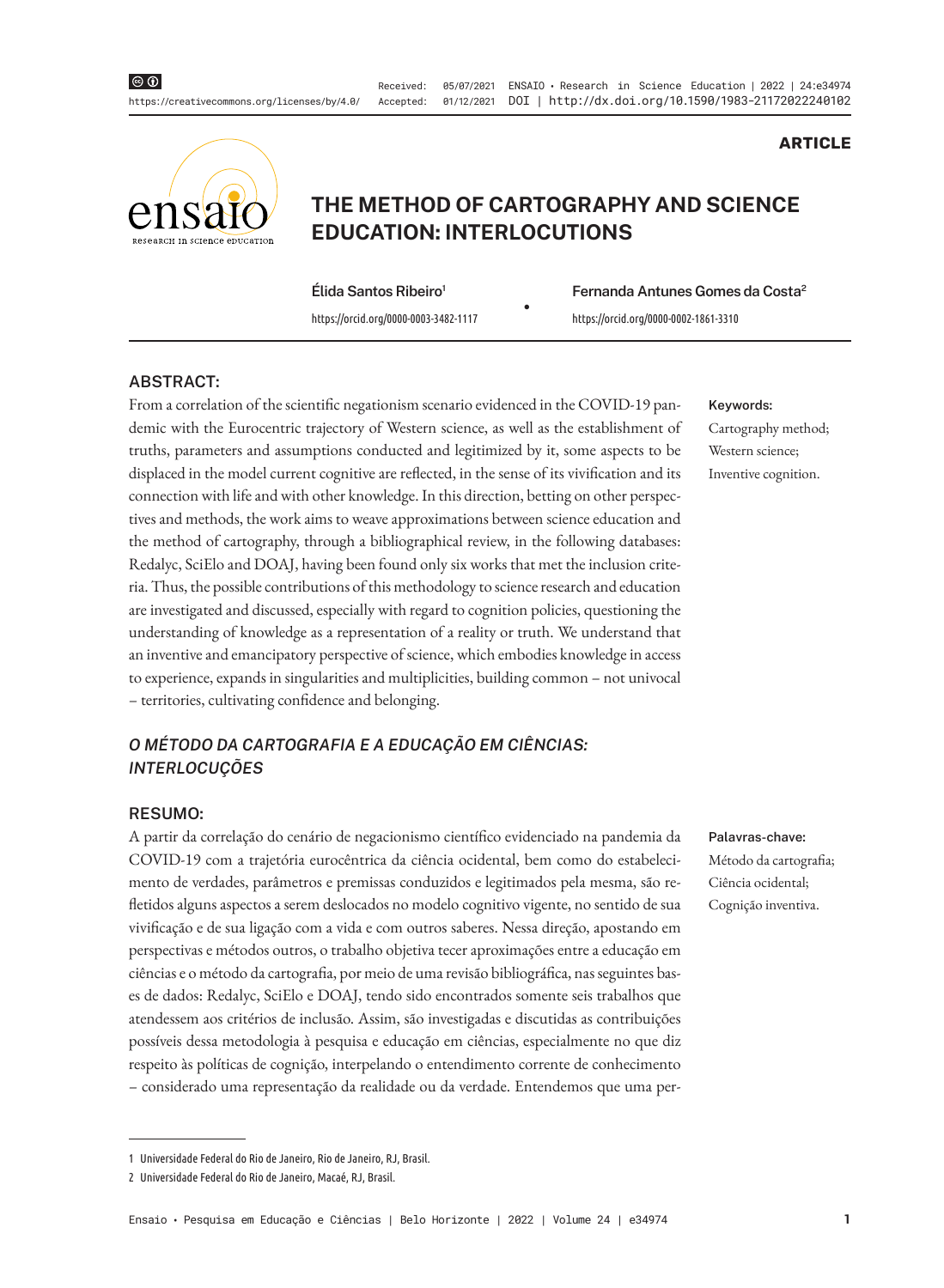spectiva inventiva e emancipadora de ciência, que encarna o conhecer no acesso à experiência, amplia-se nas singularidades e multiplicidades, construindo territórios comuns – não unívocos –, cultivando confiança e pertencimento.

## *EL MÉTODO DE LA CARTOGRAFÍA Y LA EDUCACIÓN CIENTÍFICA: INTERLOCUCIONES*

## **RESUMEN:**

A partir de una correlación entre el escenario de negacionismo científico evidenciado en la pandemia COVID-19 y la trayectoria eurocéntrica de la ciencia occidental, así como del establecimiento de verdades, parámetros y supuestos conducidos y legitimados por ella, se reflejan algunos aspectos a ser desplazados en el modelo cognitivo actual, en el sentido de su dinamización y su conexión con la vida y con otros saberes. En esta dirección, apostando por otras perspectivas y métodos, el trabajo pretende tejer aproximaciones entre la enseñanza de las ciencias y el método de la cartografía, a través de una revisión bibliográfica, en las siguientes bases de datos: Redalyc, SciElo y DOAJ, habiéndose encontrado solo seis trabajos que cumplieron con los criterios de inclusión. Así, se investigan y discuten los posibles aportes de esta metodología a la investigación científica y la educación, especialmente en lo que respecta a las políticas cognitivas, cuestionando la comprensión corriente de conocimiento – considerado una representación de una realidad o verdad. Entendemos que una perspectiva inventiva y emancipadora de la ciencia, que incorpora el conocimiento en el acceso a la experiencia, se expande en singularidades y multiplicidades, construyendo territorios comunes, no unívocos, cultivando la confianza y la pertenencia.

**Palabras clave:** Método de la cartografía; Ciencia occidental; Cognición inventiva.

## **INTRODUCTION**

*And, more and more, we have the feeling that we have to learn again how to think and write, even if for this we have to separate ourselves from the security of knowledge, methods and languages that we have (and that own us).*

Larrosa, 2017, p. 11.

Before a pandemic scenario and its political, educational, economic, social and scientific complexities, it is important to anchor writing to this situation, investing in ways of thinking and doing research that dialogue with the historicity that permeates human beings, as well as in the commitment that they have with the transformations of these realities (Freire, 2013). A phenomenon that gains body and strength in this scenario – or, at the very least, visibility – is the so-called denial, or disqualification of science and its important contributions to the contour (or mitigation) of the situation of the COVID-19 pandemic (Barcellos, 2020).

This disqualification or "denial of science", according to Marcília Barcellos (2020), does not start (or end) with the pandemic, but is evident with it, being inserted in a previous context, more intensely related to a "crisis of truth" than with the disinformation phenomena themselves. The same author highlights the correlation of this discredited situation of science with the distancing of scientific research and theories, in its place of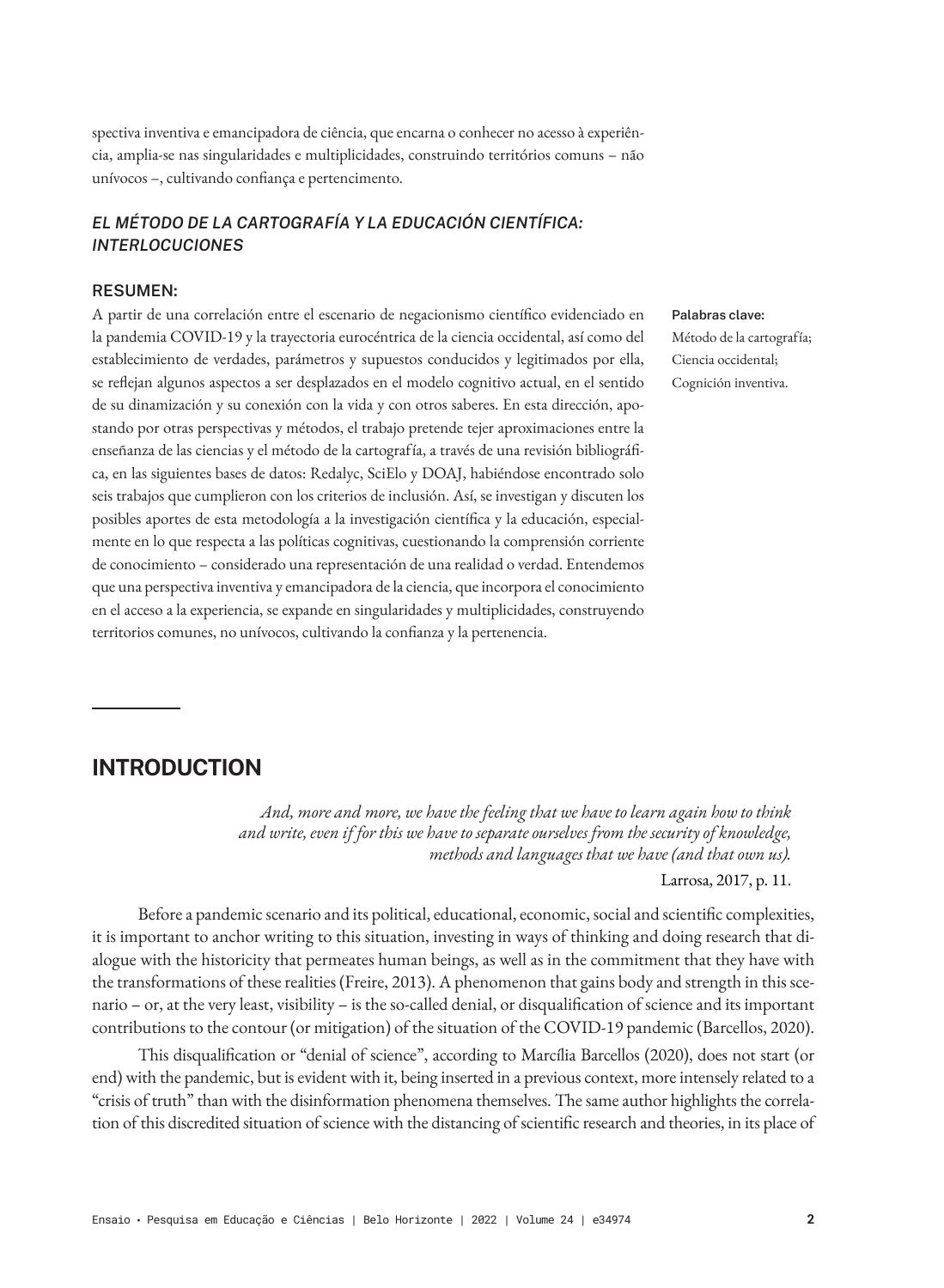authority of knowledge, from what reaches the general public, the result of a content education and the ways in which science dialogues (or fails to dialogue) with popular and everyday knowledge. In this sense, considering the overlaps and political conveniences, this crisis can be seen through a prism that announces a warning sign:

The scientific truths of banking education are just self-proclaimed truths because they are never questioned before the people. In this context, the Science discourse is just another discourse as dogmatic as many others existing in the daily life of the people. Science is just another white, masculine and European discourse like so many others, like so many other discourses that exclude, like so many others that oppress (Barcellos, 2020, p. 1502).

The paths trodden today in knowledge are basically heirs of Western science and philosophy: European, white, male, elitist routes. In fact, according to Ramón Grosfoguel (2016), a Puerto Rican sociologist, Western Universities structure their thinking and their science from men from 5 countries (France, Germany, England, USA and Italy), forming the contemporary epistemic foundations. According to the author, this is knowledge – with a Cartesian basis – which, by exalting the pure exercise of thought and reason, produces a split between mind (reason) and body. Now, if the body does not matter, it does not matter where this body is located and the complexity of cultural, social, economic, political factors that cross it and, in addition to a reason that can be *purified* from these crossings, a certain thought can be considered universal. In this way, it becomes applicable in any place and situation, and what is more problematic, within a statute of truth, since this is not assumed as a point of view. According to the author, this is a provincialism that disguises itself as universality, and Westernized universities continue to carry this Cartesian legacy in the validation processes of the production of science and knowledge: "Even those who are critical of Cartesian philosophy continue to use it as a criterion to differentiate what is science or not" (Grosfoguel, 2016, p. 30).

Still with Ramón Grosfoguel (2016), this supposedly universal knowledge structure is reproduced in non-European locations, even if their social, cultural or geographic realities are different and demand other ways of thinking, feeling and acting. This concentration is not naive, nor is it innocuous, but it is a privilege, since there are types of knowledge and forms of knowledge considered superior, while geopolitically non-Western cosmologies and worldviews are considered unscientific or inferior. What escapes from the premises established by universalized Western thought is discarded because of its form, methods, contents or cosmologies (Rosa, Alves-Brito and Pinheiro, 2020). Thus, knowledge that is intended to be incorporated, that assumes its own subjectivity, singularity, cosmogony, gender, race, class, place of speech – that is, in short, situated – still carry the stigma of biased, partial, invalids:

We are caught in a violent colonial order. In this sense, the academy is not a neutral space, nor is it simply a space of knowledge and wisdom, of science and erudition, it is also a space of v-i-o-l-e-n-c-e. (...) They allow the *white subject* to position our discourses back at the margins, as deviant knowledge, while their discourses remain in the center, as the norm. When they speak it is scientific, when we speak it is unscientific (Kilomba, 2019, pp. 51-52, emphasis added).

In line with the Portuguese theorist Grada Kilomba, this normative science that claims to be neutral and universal constitutes many forms of violence and alienation, disregarding deviant knowledge or invalidating it as a science. In this way, what implications derive from this excluding trajectory that has been traversed by knowledge and science? What relationships are established with society by a knowledge that homogenizes, institutes truths that, considering themselves to be objective and universal, are judged to be neutral, impartial, precise and unequivocal, acting as such?

What is at issue is not blaming science, but implying current ways of thinking and doing science with the backdrop of resurgence of denial, reflecting that theoretical and epistemological aspects can (or should) suffer affectations and displacements towards their enlivening and of its connection with life and with other knowledges. Here, it is understood that science as a representation of universal truths, based on pretensions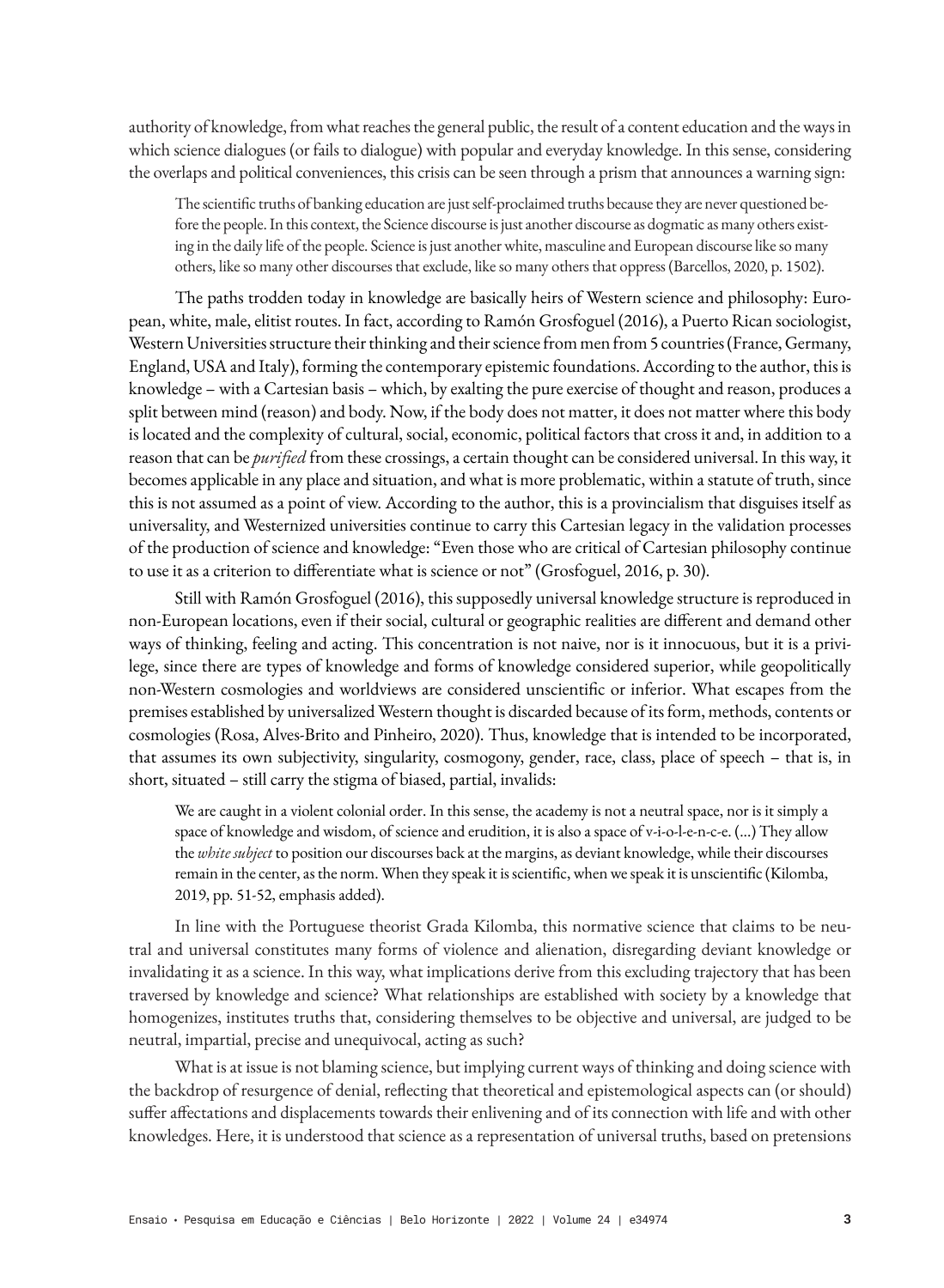of neutrality, impersonality, objectivity, linearity, contributed and continues to contribute to the establishment of the described scenario. In this sense, thinking about other directions, ways, criteria and strategies also involves rethinking methods, and it is in this field that this work is inserted.

The aim of this article is to bring together science education and the method of cartography, through a literature review in which possible contributions of this methodology are investigated, as well as the theoretical-epistemological perspectives it carries, especially with regard to policies of cognition and the displacement of the understanding of knowledge as a representation of a reality or truth.

At first, the method of cartography, its main clues and traces will be briefly presented, in order to situate the reader in the territory of this research. Then, the bibliographic survey method will be described, which was guided by the question: how has the cartography method been used by scientific research in the field of science education and what have been its main contributions? This survey was carried out in the following databases: the Network of Scientific Journals from Latin America and the Caribbean, Spain and Portugal (Redalyc), the Scientific Electronic Library Online (SciElo) digital library and the Directory of Open Access Journals (DOAJ). Finally, the main results found will be commented, with the theoretical contributions of the works, which will be presented and discussed, observing their contributions to scientific research and science education.

# **THE CARTOGRAPHY METHOD – SOME CLUES**

*Cartographic research understands knowledge as the production of reality and research as a dip in the plane of experience in which the self and the world emerge, the one who knows and the one or what is known.*

### Passos & Kastrup, 2013, p. 396.

The "scientific truth" is, in its modern version, proven by its alleged "controlled practices", in which the scientist would be a faithful witness of the observed fact. Science, from a cartographic perspective, (re) takes its inventive origin, insofar as knowing is creating realities, thus announcing political consequences. It points to shifts in the modern vision that distinguishes inventions from "true discoveries" – those that would be guaranteed through the researcher's "neutral gaze" and "objectivity", properly isolating the variables involved (Passos & Kastrup, 2013; Barros & Kastrup, 2015). Cartography therefore intends to "push the limits" of methodological procedures, reversing the primacy of goals and returning it to the path, to the research process (Passos, Kastrup & Escóssia, 2015).

The conception of research as a representation of an object dates back to the emergence of modern science. As Isabelle Stengers (1993) points out,<sup>1</sup> modern science emerges as a unique invention, configuring itself in a certain way and bearing as one of its main characteristics the separation between the scientific object and the scientist. What makes modern science unique is a scientific practice that is largely confused with the invention of the experimental device, and goes back to Galileo. Through this device the scientist seeks to separate the subject and object of knowledge. (...) Subject and object are not transcendental categories, but historical configurations. The experimental device appears as a possibility of putting hypotheses to the test, that is, the scientist's inventions or fictions (Barros & Kastrup, 2015, pp. 53-54).

The understanding of knowledge as a representation of reality, related to a vision of science that *discovers*, that portrays the truth, as if there was a possible or correct way to do it, has been crossing our schools (institutional, family, biographical), not being simple to work in other ways. We almost consider it natural to look at the world as an object and us as subjects – the custom. In this sense, research that articulates education in science and cartography questions reproductive practices, based on a model to be followed: "Since it belongs to the order of representation, the decal needs to isolate what serves as a model and artificially organize, stabilize, neutralize the multiplicities according to the significances and subjectivations that are already yours." (Cavalcanti, 2018, p. 26).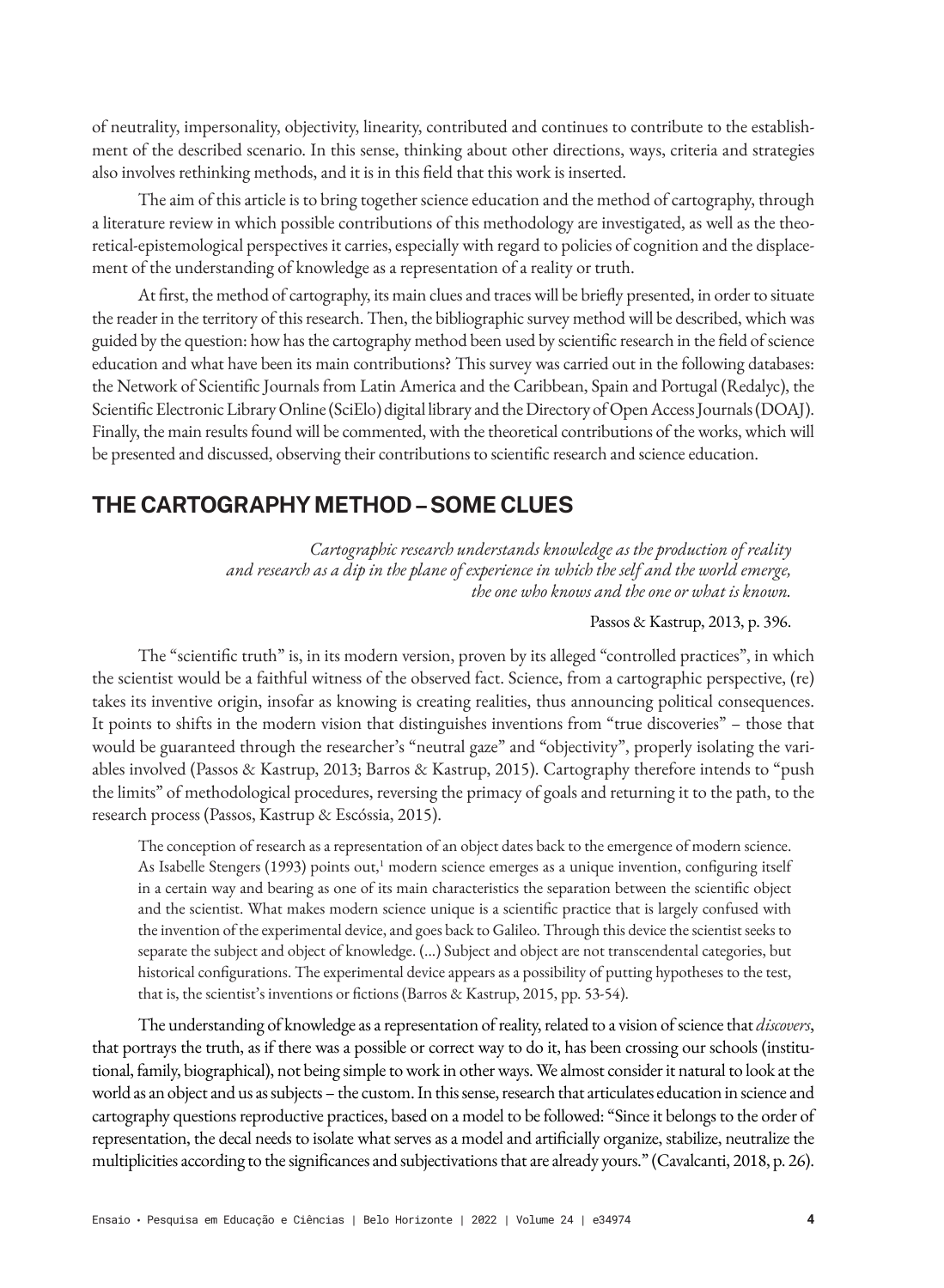The criticism that is now made to the current cognitive model does not intend to discard it, but to broaden it, extend it, in an inclusive, creative and inventive perspective, incarnated, taking it as an *enactment* proposal: knowing is doing. Taking knowledge as creation requires, instead of describing experience, accessing it. Conceiving knowledge as a representation of the world or as a creation is not just a theoretical position, but a *cognitive policy:*

The concept of cognitive politics indicates that knowing involves a position in relation to the world and oneself, an attitude, an *ethos*. Therefore, the practice of a method is inseparable from the problem of cognitive policy, which configures a certain way of doing research, inhabiting a territory and placing oneself in the relationship of knowledge (Passos & Kastrup, 2013, p. 401).

The cartography method, presented in volume 1 of the book *Mil Platôs* by Deleuze and Guattari (1995), is commonly used in researches that take into account existential territories (Alvarez & Passos, 2015; Cintra *et al*., 2017), in the sense that these territories or research fields are thick, in contrast to being taken as flat, shallow, static or linear; they assume complexities and different strata or spheres. The researchers accept the premise of transforming in order to know, or knowing by transforming, seeking research that is an intervention.

Cartography is a method formulated by Gilles Deleuze and Félix Guattari (1995)<sup>2</sup> which aims to follow a process, and not represent an object. (...) From the outset, the idea of developing the cartographic method for use in field research in the study of subjectivity moves away from the objective of defining a set of abstract rules to be applied. It does not seek to establish a linear path to an end (Passos, Kastrup & Escóssia, 2015, p. 32).

The cartographic practice of monitoring processes distances itself from the logic of data processing, which would refer to computational models, disconnected from social, historical and affective contexts. This pretension of describing states of things, of data and information collection that would be in the field, assumes facts and phenomena available and "observable", longing for the critical eye of the researcher to configure themselves as "scientific discoveries". This view is a result of a static conception of nature, of its objectification, with data collection for further analysis configured in a linear and unidirectional view. Understanding the process as processuality is considered the "heart of cartography" and, taking the researched processes as already ongoing, the research begins "in the middle, between pulsations" (Barros & Kastrup, 2015, p. 58).

General routes of the route are outlined, but the itinerary is not unalterable. In an image, it is as if, on a journey through an as-yet-unknown city, a route of wandering and visitation was conceived, but during the walk, when you bump into a street artist, it was possible to take a little longer, or cross streets to photograph a sculpture, in detours that, instead of betraying the primary purpose of getting to know the city, contribute to a broader and deeper understanding of that place. Furthermore, the course of the research repositions researchers in the field and, thus repositioned, acquire new perspectives and gazes on the same research.

The instant that emerges from the event supports the substantiation of the investigation, and the habitation of the territory requires a cultivation that situates the cartographer as an apprentice, who seeks to be found by the event, rather than finding what one intended to see (Alvarez & Passos, 2015). Therefore, we seek to suspend the observer's point of view, escaping the pretensions of *representing* reality:

(...) the dissolution of the observer's point of view denaturalizes the reality of the object and allows the researcher to open up to the different points of view that inhabit the same experience of reality, without letting himself be dominated by those who seem to be true at the expense of others that seem false. Thus, dissolution does not mean, under any circumstances, the abandonment of observation, but rather the adoption of a gaze where there is no separation between objective and subjective. It is about the contemplation of the subject/world co-emergence (Passos & Eirado, 2015, p. 110).

In cartographic research, the research field emerges with the researcher, establishing, with the slips between practice and theory, a problematic field (Alvarez & Passos, 2015). Avoiding the purification of an object or an experience, contagion is sought: to allow research to be contaminated by it. Even allowing oneself to be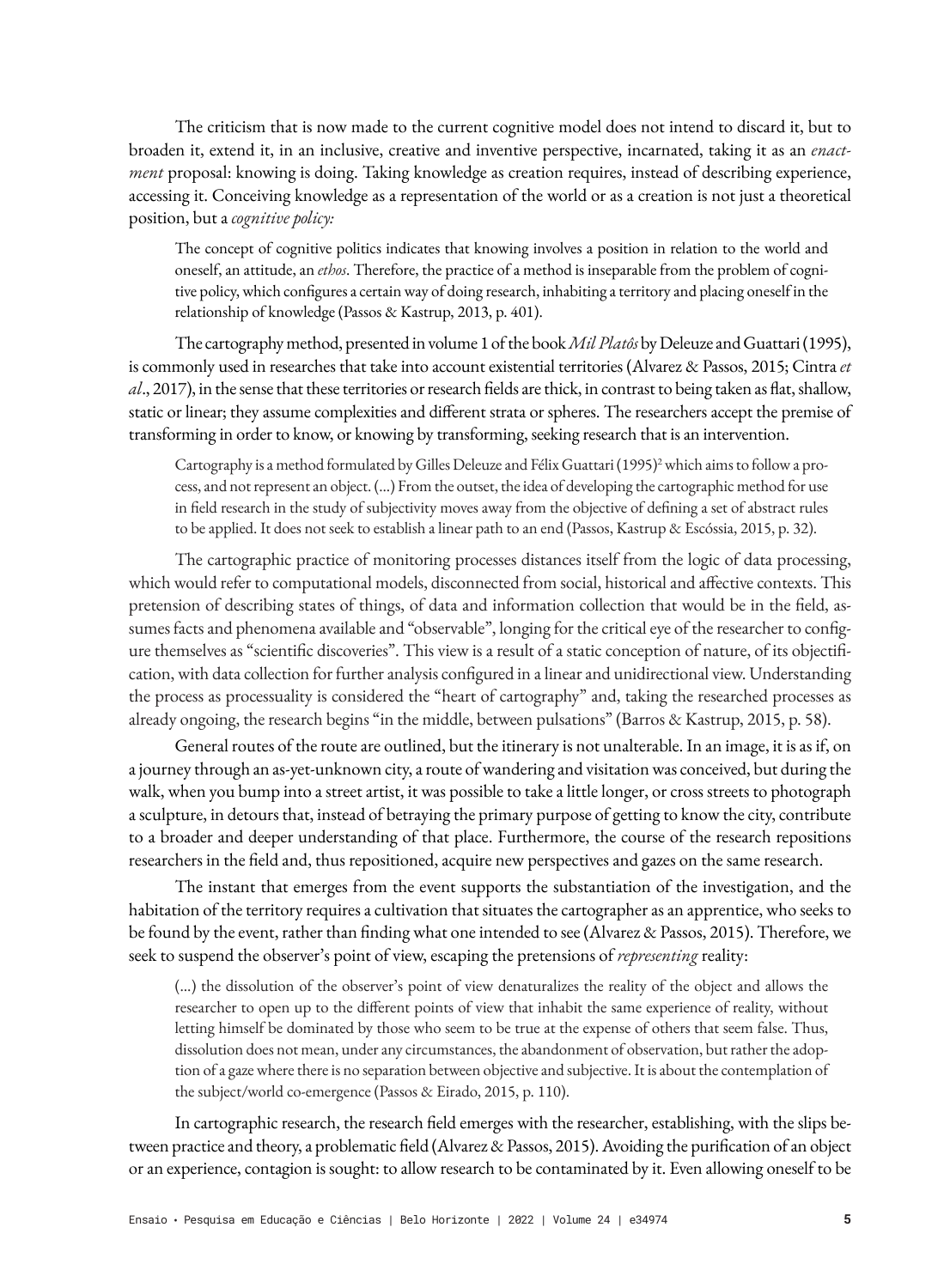constrained by the experience, giving research and writing the weight of life, the weight of form and, on the other hand, not intending to freeze its movements, its escapes, its trails. Being in the field as an existential territory is also to move the paths of research based on crossings, avoiding separating theory and practice, knowing and doing. Avoiding alienating the written from the lived, the event is recreated – as a *life-text* transposition – and the form is reinvented – insofar as it affects the problematic field, so that it is no longer what it used to be.

In cartography, the encounter of researchers with the field is understood as data production and collection, considering the emergencies that arise or, according to Laura Pozzana de Barros and Virgínia Kastrup (2015), what did not yet inhabit the "sphere of the already known". In the research process, the aim is to open doors for the manifestation of "intensities seeking expression", understanding that these data are not produced only by researchers, but in a joint and reciprocal production, which takes place in the meetings: "There is transformation from experience to knowledge and from knowledge to experience, in a circularity open to the passing time. There is *co-production.* " (Barros & Kastrup, 2015, p. 70, emphasis added).

In this way, the non-prescriptive character of cartography emerges: despite the rigor sought in the attitude and gaze of those who research, the methodological rigor is re-signified, guiding it towards life and its emergencies. The construction of the attitude of the researchers involved, therefore, is a sensitive point in cartographic research, trying to pursue an ethical and coherent commitment. Therefore, there is a rigor in the cultivation of attitudes and postures, aiming to achieve greater precision in concentrated but not focused attention. This attitude allows that, in the research situation, instead of focusing only on the goals *capturing* what could eventually *function* as confirmation or refutation of hypotheses -, a stalking attitude is cultivated, not focused, although concentrated, attentive to the experience, to emergent moments, to what cannot be predicted, locating clues and signs. There is less emphasis on the number of stages of development and greater investment in the work of cultivating and refining the researcher's gaze.

## **METHODOLOGY**

Here we present some clues found in a literature review motivated by the following question: how has the cartography method been used by scientific research in the field of science education and what have been its main contributions? As mentioned above, the databases used were: Redalyc, a Latin American database that indexes scientific journals with open access and non-profit making; SciElo, also Latin American with open access and cooperative model; and DOAJ, of Swedish origin, which hosts open access journals curated by the community. The survey was carried out from October to November 2020, with different strategies and keywords, as will be described below – according to the possibilities and resources of each database in question. The inclusion criterion for the articles was that they dealt with science education – or that they articulated education and science in some way – and, in addition, that they worked with the method of cartography.

In the Redalyc database, we initially resorted to the descriptors: "cartography method" and "science education". As this database did not produce a restrictive link between the words that are placed in quotation marks, this search had to be reconfigured by a single keyword: cartography. In order to make a cut, as more than 4000 works were found, the Education for refinement area was selected. Of the 546 articles found thereafter, there was a second sieve carried out using the command "CTRL+F", locating those with the word "science". In this way, it was possible to establish an articulation of education, science and cartography, with 56 articles being found. However, as among these there were many works in the field of physical geography (cartography as the study of maps), as well as other uses of the term, a selection was made through the title, abstract and floating reading (when necessary) of the texts, and only 4 were found that used cartography as a research method.

In the SciElo database, where it was possible to use *Boolean operators –* in this case the *and* quotation marks –, it was possible to perform the search: "cartography" *and* "science". 35 works were found and, after reading the titles and/or a floating reading of the works, only 1 met the inclusion criteria. In the DOAJ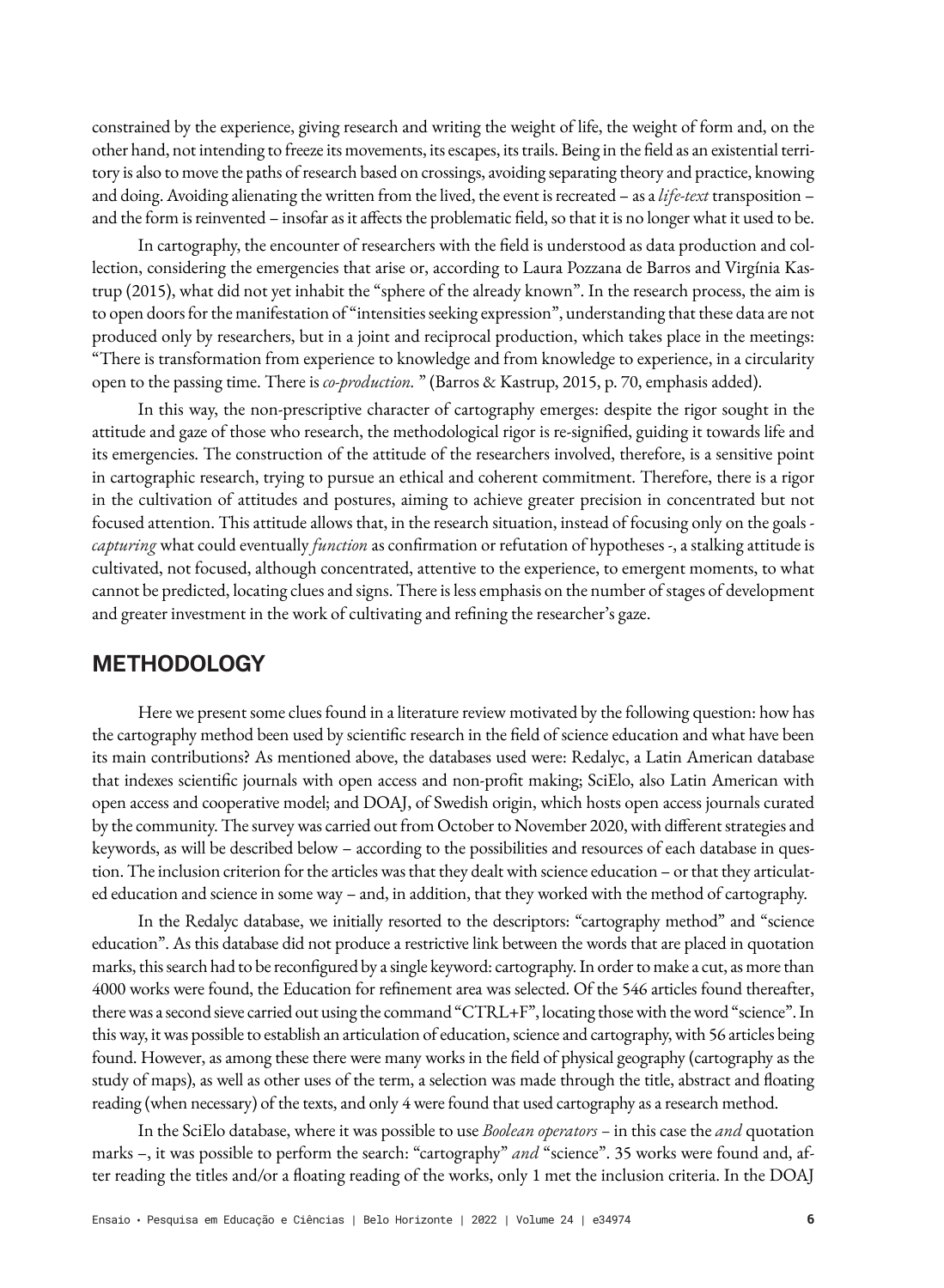database, the search was in English, with the words "*cartography method*" (thus, in quotation marks). 16 works were found, only 1 meeting the aforementioned criteria. The different ways of searching and inserting descriptors are directly related to the specifics of each database.

Of the 597 works found, only 6 met the inclusion criteria, which were read and analyzed in their entirety. The articles found, their authors, the year and journal in which they were published, as well as the research location (base) in which they were found, are listed in the table below:

| <b>Work title</b>                                                                                      | Author(s)                                                                                                                   | Year | Magazine                                     | <b>Base</b> |
|--------------------------------------------------------------------------------------------------------|-----------------------------------------------------------------------------------------------------------------------------|------|----------------------------------------------|-------------|
| Cognition in question: invention, learning and<br><b>Mathematics Education</b>                         | Giovani Cammarota;<br>Sônia Maria Clareto                                                                                   | 2012 | Educational<br>Praxis                        | LAOO        |
| Possible encounters: experiences with<br>theatrical games in science education                         | Thiago Ranniery Moreira<br>de Oliveira                                                                                      | 2012 | Science &<br>Education                       | Redalyc     |
| Eco-logic: Efigênia between art and life                                                               | Kátia Maria Kasper                                                                                                          | 2014 | Science &<br>Education                       | Redalyc     |
| Knowledge networks: interdisciplinary<br>thinking                                                      | Marcus Alexandre de Padua<br>Cavalcanti                                                                                     | 2018 | Periphery                                    | Redalyc     |
| The University-School Relationship in Teacher<br>Education: Reflections of a Research-<br>Intervention | Luciana Lobo Miranda; Priscila<br>Sanches Nery Oliveira; José Alves<br>de Souza Filho: Suzana Kérzia<br>Rocha Bezerra Sousa | 2018 | Psychology:<br>Science and<br>Profession     | SciElo      |
| The threads that weave together science<br>learning and teaching                                       | Maria Neide Carneiro Ramos; Maria<br>dos Remédios de Brito                                                                  | 2018 | Essay<br>Research<br>in Science<br>Education | Redalyc     |

| Table 1. Articles found in the Bibliographic Survey on the interlocution between the |
|--------------------------------------------------------------------------------------|
| cartography method and Science Education.                                            |

#### **Source:** The authors.

It is worth mentioning that the methodology used in this search, despite having covered different forms of research, covering different databases, certainly does not exhaust this dialogue. As the present work does not consist of State of the Art type research and seeks to collect and point out qualitative aspects of this dialogue, we bet on the reasonableness of the scope and bases chosen. However, to expand this research, continuing the findings and reflections, it is possible to include databases of theses and dissertations, as well as a direct search in Scientific Journals that host science education. A similar review was performed by Cintra *et al*. (2017), entitled *Cartography in scientific research: an integrative review.* The authors analyzed the use of cartography as a method in scientific research, working with Lilacs, PubMed, Web of Science and SciElo databases. We verified, through a fluctuating reading of the 37 works reviewed in the research, that 25 (67.5%) were located in the health area and the others in the field of arts, social work, among others and, as none of them dealt with precisely science education, were not included in this review.

The main theoretical contributions of the six works found will be addressed, analyzing the context, the methods of data production, the cultivation of the researcher's posture, in the sense of betting on procedurality and access to experience, but mainly the discussions on cognition policies (Passos, Kastrup & Escossia, 2015), noting the main criticisms of the current scientific representational model. This choice was made in order to reflect the contributions of the cartography method to science education in the direction of broadening the view of cognition as representation, by opening up to inventive cognition – as will be seen below.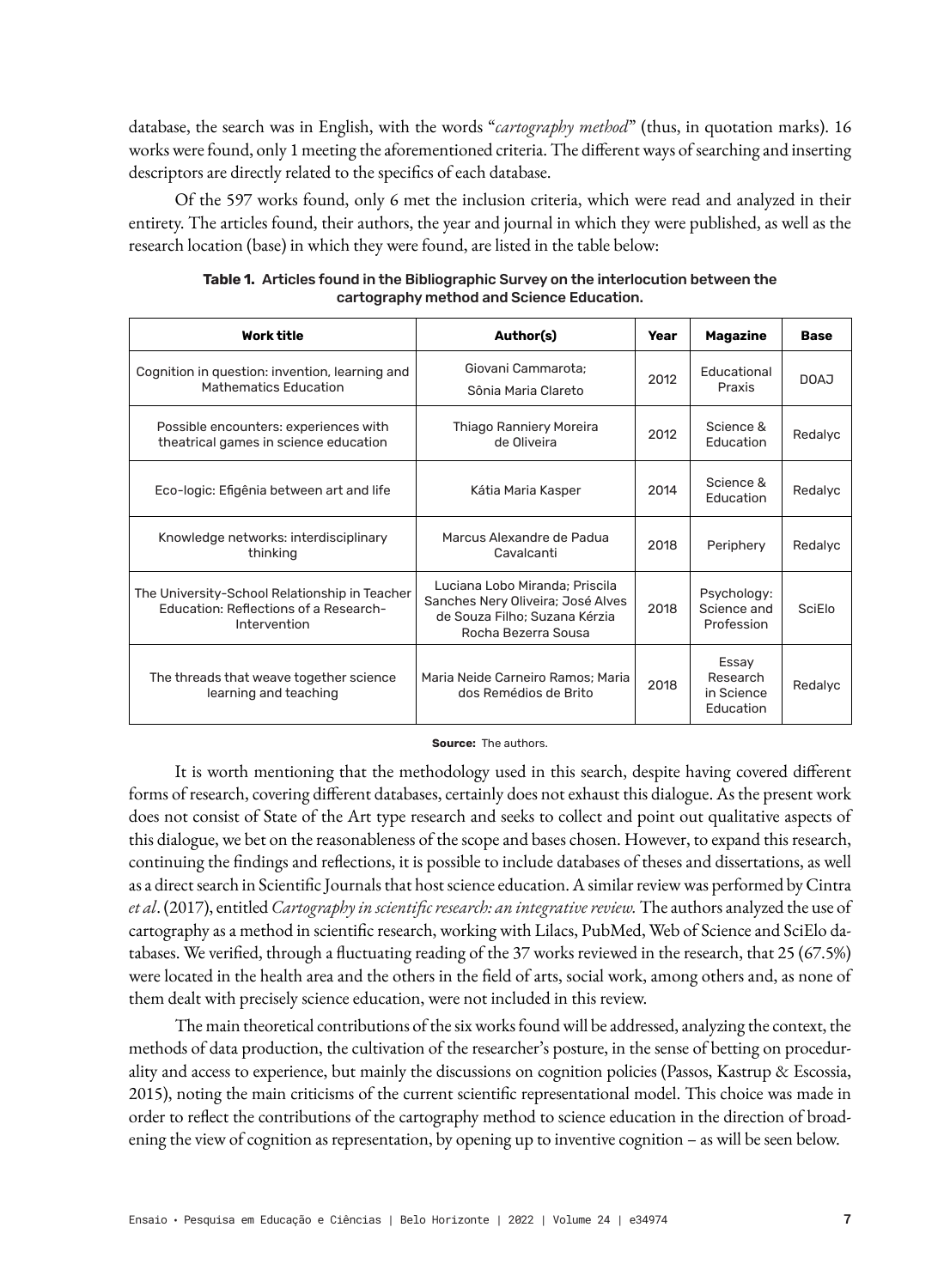# **MAIN THEORETICAL RESULTS: SINGULARITIES AND COMMONS**

The present bibliographical survey revealed, mainly, that the cartography method in science education has been used as an instrument to question the representational cognitive model, a discussion present in all the works found (Cammarota &Clareto, 2012; Oliveira, 2012; Kasper, 2014; Cavalcanti, 2018; Miranda *et al*., 2018; Ramos & Brito, 2018). The types of learning hegemonically contemplated or constituted were also problematized, as in the works of Ramos and Brito (2018), Kasper (2014) and Cammarota and Clareto (2012).

Cammarota and Clareto (2012) present an interlocution between Mathematics Education and the notion of invention, in field research in a public school in Juiz de Fora (MG). This dialogue does not take place from the perspective of a subject who invents, in a sense already accepted or considered *good* in itself, but seeking to distance himself from the seduction of establishing what is good or bad - he does not take invention as *good* at all, nor *the representation as evil*, in a moralizing dimension. The authors carry the invention of meaning when they propose that it produce displacements and reconfigurations of oneself and the other in this classroom space, in experience, as well as – and through – the problematization of constituted cognitive forms. As an example, they question the classic division model:

All parts into which an integer is divided are necessarily equal. However, by saying that he gives more cake to those who like it more, one of the students problematizes one of the assumptions that found the division operation through an affective force. The idea of sharing that underlies the division is called into question. Mathematics is problematized and, by embodying a world, it constitutes itself (Cammarota & Clareto, p. 600).

The invention does not happen, therefore, from the void, it is created from and in experience, producing differentiations, giving place to the unexpected, considering that knowledge is reinvented there, in the encounter, not intending to dogmatically exclude the canonical models, but asking them questions, questioning their universality, realizing the political implications they carry, making room for recreation, in a different attitude, to the processes of knowing and researching. In this way, invention, from a cartographic perspective, does not seek to take itself as a model, it asks how to question a type of truth without proposing another to take its place; it reflects on how to make trustworthy a knowledge that does not want to take it for granted. It is possible, then, to take knowledge as a search for meanings, implications and values, in an ethical journey instead of moralizing captures between *good* and *evil*.

The question of knowledge, then, shifts from *"which discourse is truer?" to "what does this discourse imply? What kind of existence is this discourse at the service of?"*. Linked to ethics, a political dimension also appears: what kind of relationship is established with knowledge? What kind of relationship is established with learning? These questions highlight knowing rather than knowledge. That is, knowing referring to an attitude, thus carrying a political dimension: cognitive policy (Cammarota & Clareto, 2012, p. 588, our emphasis).

This transference of "which speech is truer?" to "what does this discourse imply? What kind of existence is this discourse at the service of?", in the highlighted excerpt above, it is pertinent when we think about the ways in which we have established debates, whether political, scientific or religious: our tendency is to disqualify an idea by treating it as "bad" or "false" in itself – when we do not demean or scorn, in the act, whoever defends the depreciated idea. It is a challenging exercise, which does not aim to nullify our indignation and the confrontation that we can make of the ideas we understand as "dangerous", but experiencing this exchange can, in addition to enabling dialogue, broaden the critical perspective, placing less focus on valuation than in the historical articulations of those ideas, as well as in their social, cultural, economic, political, subjective implications.

The method of cartography was found, in two of the works in question, associated with the power of art as a way of giving new meaning to the politics of knowledge and science (Oliveira, 2012; Kasper, 2014). Oliveira (2012) brings the cartographic approach of theatrical games in science education with 8th and 9th grade students from an Application College in the state of Sergipe and, in this way, problematizes the lack of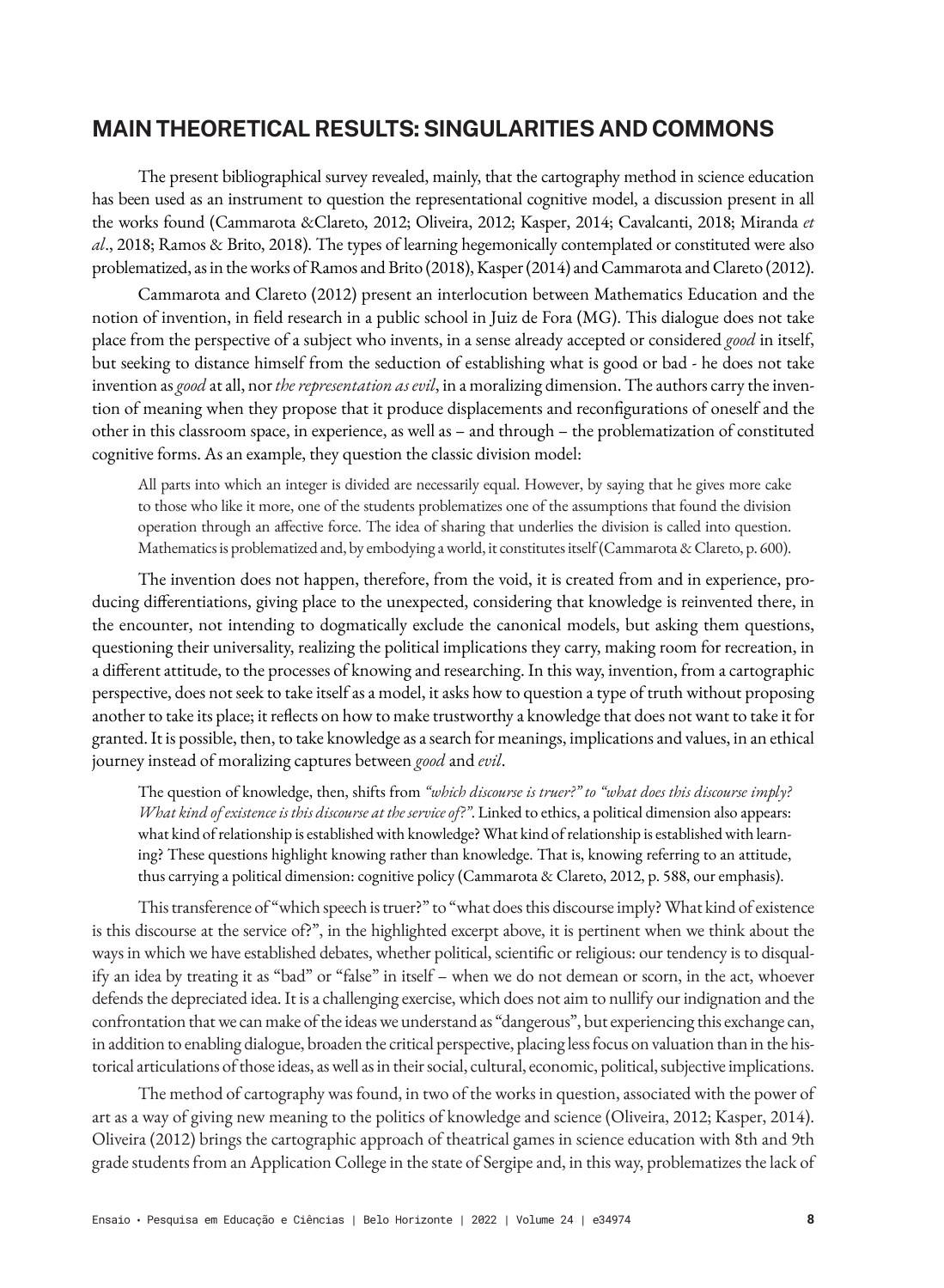epistemological interest in the body in science teaching out of their rational capacity, as well as pointing out potentialities of creation and inventive knowledge from the access to experiences with these students. There is the suspension of the notion of script which, from a cartographic perspective, is not a prescription to be fulfilled, but a proposal to be recreated, becoming a means and not an end in itself. In this sense, the author incarnates, in his research, the procedurality proposed in the method of cartography, taking, from the game, what emerges, the unusual, which was not fixed in a field, but which emerges through and in the experience:

The marginal aspects of games must be valued in the game, such as chance, the unexpected, the improvisation, the discontinuous, because the theatrical game summons what we have learned to call "scientific knowledge" and its learning experience to respond to the needs of the body, incarnating in life, leaving oneself open to chance, opening up to freedom and the dynamics of forces so as not to let things settle, to get them out of their stupor (Oliveira, 2012, p. 564).

For the author, although science and knowledge precede the mechanistic paradigm, they were captured by it, constituting practices that aim to classify, dominate, control and, in this sense, science is inserted as one among other metanarratives that aim to frame and fix things. Discussing the fictional character of thought in his work, he situates fiction not as an opposition to reality, but as the possibility of creating truths. It presents the possibility of learning outside reproduction, recognition and representation, opening and remaking bodies and life, disarranging what was already constituted and established. In a refusal to what is *one,* tied to identity and representation, singularities, deviations, multiplicities are underlined, making room for *incarnated* knowledge: "Bodies that, when they play, not only learn certain scientific knowledge, but learn that from that it is possible to establish a new world, it is possible to do something with it, from it." (Oliveira, 2012, p. 564). Within this proposal of creative and inventive cognition, the author also suggests the reconfiguration of the subject he knows.

The classic epistemological subject of scientific education, which could assert a coherent identity in itself, now wavers, breaks down, is nothing more than an invention. And, if it is an invention, it is always possible to invent other ways of being and existing in science education, ways of becoming, of entering into becoming (Oliveira, 2012, p. 567).

In turn, Kasper (2014) discusses the teaching and learning of science in non-formal spaces, by intertwining with the biography of a scrap metal artist in public spaces. Through analyzes and affectations arising from observations and interactions with this artist, as well as her inventive and creative artistic work, the author relates this action to a re-signification of the teaching and learning process in its possibilities. Learning with what is open to the unexpected, the break in linearity, the singularities that emerge in the meeting: "Efigênia presented herself even without people buying her dolls and cloaks; all they had to do was get closer. Perhaps what matters most is this device created among the passers-by at the fair: enhancing contact situations" (Kasper, 2014, p. 340). The author also demands an expansion of the concept of science and training, of "deautomatization" and of not imprisonment in identities, emphasizing what remains "untamable". Confronting the forms of *capitalistic* subjectivity and social control with permanent resistances and differentiations, it offers science education other ways of being, perceiving, feeling and acting, that avoid modeling attempts, conceiving training beyond prescriptions and norms, placing in suspension the established ways of teaching and learning, in their methods and places:

With Efigênia, we learn possibilities for thinking about the environment and education in connection with the arts. The power of Efigênia's narratives involve (*sic*) equally adults and children who listen to them. Efigênia develops a didactics of invention, which escapes from models and molds. It escapes the models both with regard to the "how" and "where" to teach, and with regard to the ways of life stated in such narratives. It teaches us to cross the world and create other worlds. Affirmation of other modes of existence (Kasper, 2014, p. 333).

Cavalcanti (2018), on the other hand, criticizes the fragmentation of knowledge in an arboreal model, evoking the metaphor of the tree to deal with the hegemonic epistemological model, in which established cer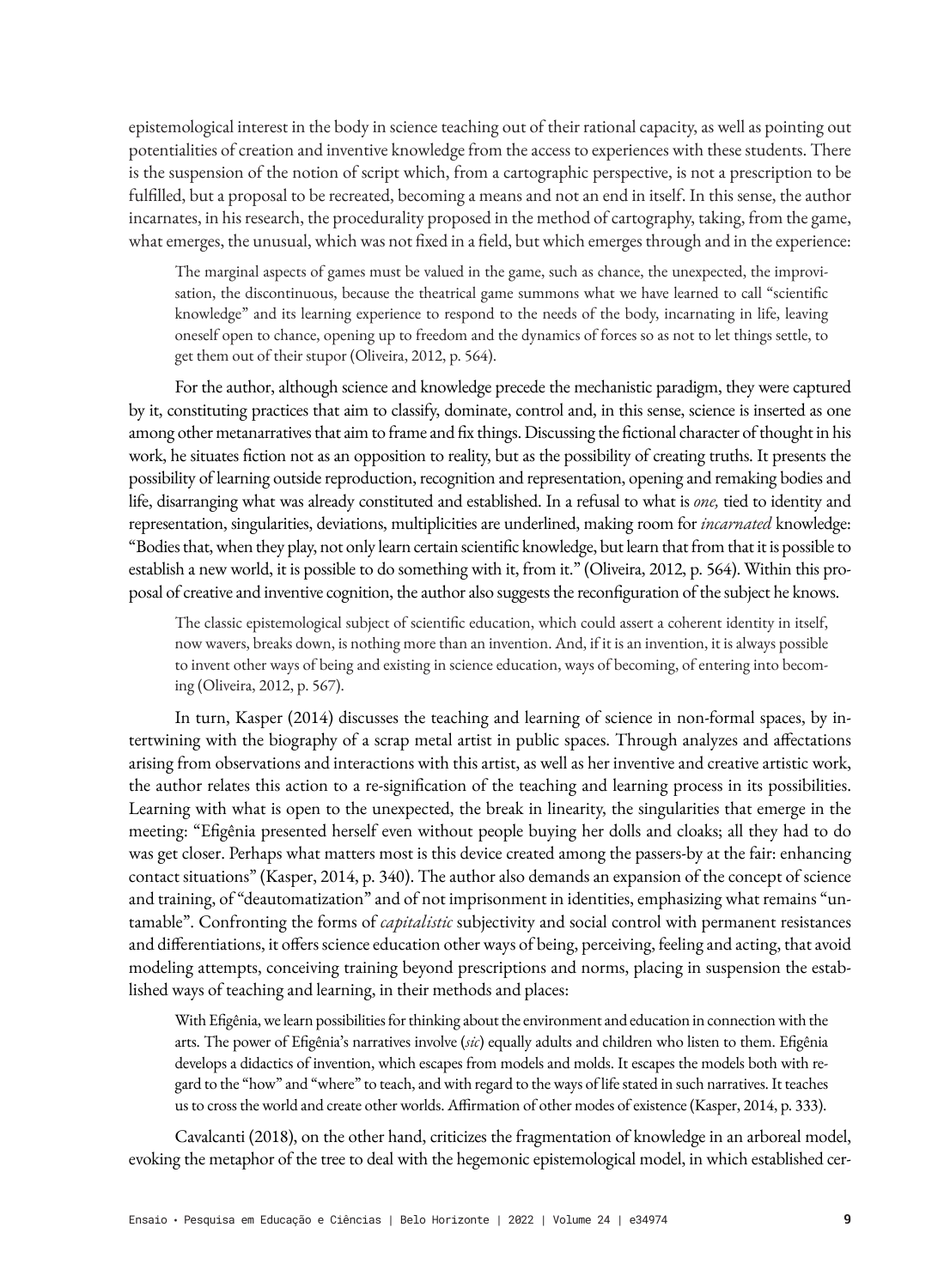tainties and truths would be the roots of this tree, from which all knowledge originates; the firm trunk would be constituted by irrefutable premises, with branches opening up in different areas of knowledge – the main fertilizer being *the thrist of knowledge and curiosity*. In this model, the branches and leaves only keep among themselves their common origin and, in this way, knowledge is hierarchical, information flows are regulated, centralized. Memories, history, culture, knowledge production are organized and determined by a center (trunk), in a linear movement. In a critique of the global and Western model of scientific rationality, the author places, in this sense, as an alternative to the tree, the Deleuzian idea of rhizome,<sup>3</sup> in which the ramifications do not start from a center, and it is not possible to identify the entry point: the entrances and outputs are multiple, and the connections between the different points are made by contact or "contagion". According to the author, fulfills

Opening the field of vision of areas of knowledge, denying dogmatic certainties and theoretical isolations in favor of opening up to the plurality of relationships and perspectives through a more critical and reflective look at the world and the very idea of knowledge (Cavalcanti, 2018, p. 28).

Miranda *et al*. (2018) analyze the university-school relationship in a space for training basic education teachers, in an intervention-research carried out through an extension course in a public school in Fortaleza (CE). Thinking of teacher education as an inventive act, of *deforming* more than forming or formatting, they destabilize the place of "privileged credibility" of the university, questioning what is usually *elaborated* in the university space to be *applied* in the school. The university, a notable representative of scientific knowledge and the establishment of truths, generally occupies the position of who "takes" knowledge. Through a cartographic posture, the authors seek to detach themselves from their affixed role as specialists or "science inspectors", putting into debate the place of power that researchers usually occupy, and putting themselves in a position of exchange. They point to the creation of other discourses about the school, not only as a place of reproduction, bankruptcy or lack, but also of the power that inhabits there, denaturalizing the meanings of get to know, knowing and researching.

As participating teachers analyzed the challenges involved in their teaching practices, they experienced the vicissitudes involved in the micropolitics of everyday school life. The order of everyday life loses its naturalness when the actors begin to problematize the power games present in each challenge. On the other hand, teachers also start to recognize themselves as creators of their teaching practices and institutional daily life (Miranda *et al*., 2018, p. 312).

Note that the power games in question tend to escape the gaze focused on the research goals and objectives. The processes that break out, the micropolitical elements, so often nebulous and inexact – escaping the categories and classifications – are dissonant with unisonous representations of a field without edges. In the same way, the fact of denaturalizing the "daily order" implies precisely suspending the attempts to portray orders, scenarios or contexts, to stabilize them in formats consistent with confirmations or refutations of hypotheses and models.

Finally, Ramos and Brito (2018) think about learning in science education, reflecting on how royal science (as they report to modern science) can intersect with a nomadic science during science classes. The authors associate Piagetian constructivism with the means of legitimizing a way of knowing based on the division between subject and object: a subject who acts *on* the environment and *on* the other, receiving stimuli in return and thus formulating, building and reconstructing his thought. According to the authors, the school was *seduced* by scientific thinking, in the sense that educators are often *applying* what they already know, neglecting creation and invention, a model referred to in the work as *recognition*. In this way, the current cognitive representational model is centered on norms, codes, principles and representations, concentrating the power to prove, adapt, impose and remain silent: the student enters a process of *enculturation*,<sup>4</sup> in which he transitions from not knowing to knowing the science, in a linear, mechanized and cumulative way. For the authors, a nomadic science escapes fixating stabilizations and, instead of conceiving fixed, found objects, they are created in variation with contingencies. Nomadic science occupies a territory without appropriating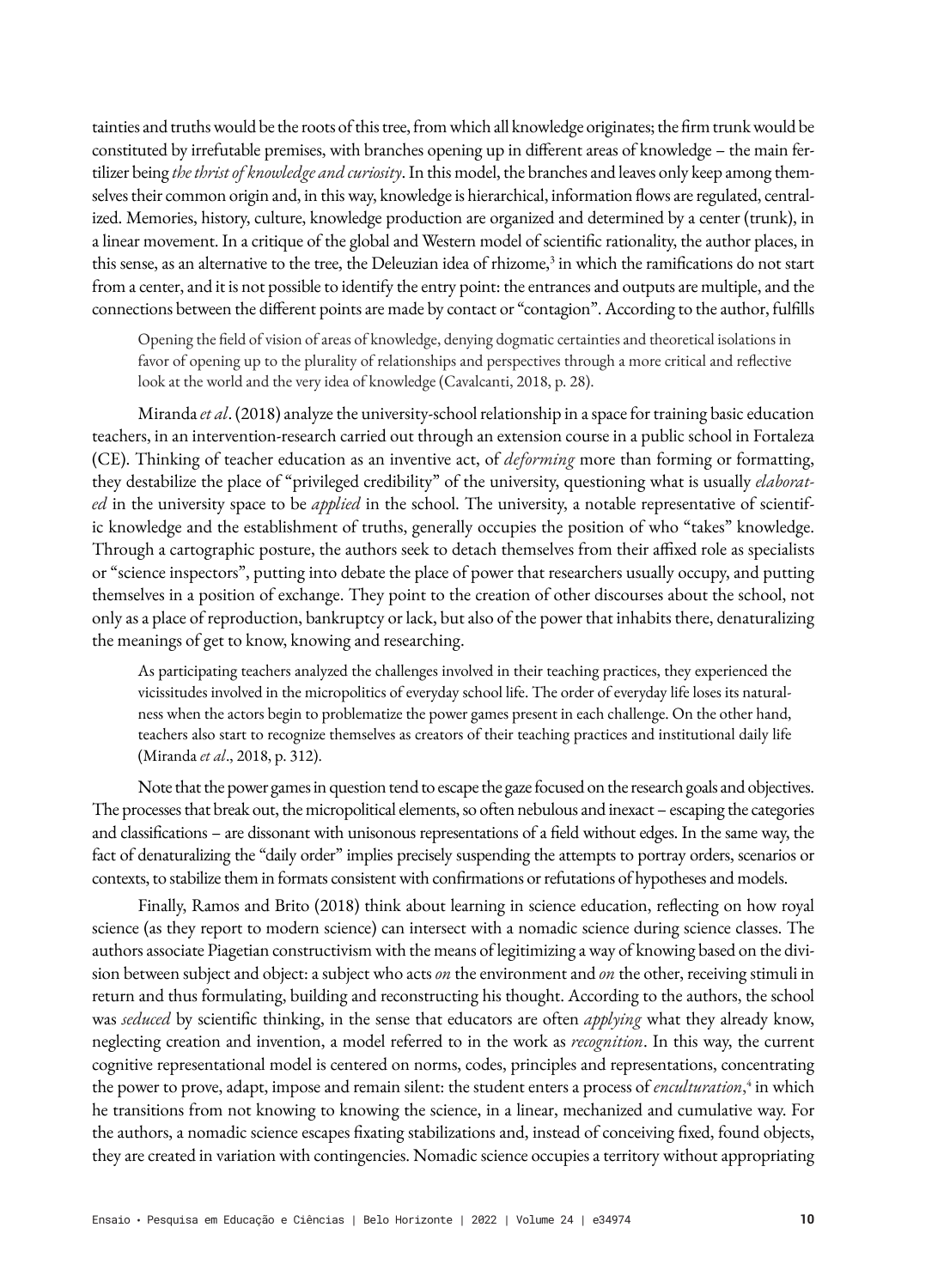it and, in this way, does not come to replace models. Thus, an inventive science leaves open spaces, to be filled in by experience – it is not a question of ready-made knowledge, but willing to be affected, in flux, in *turmoil*.

As can be seen, the articles that work on the method of cartography in science education have as a common and fundamental point an epistemological critique of knowledge being considered a representation of a reality. This criticism, which permeated all the works found in different ways, does not seek to deny that thought and knowledge are based on representations of what is seen or perceived by the senses, but constantly recognizes that what is represented is still a version of the facts, not the facts themselves.

# **CONTRIBUTIONS TO SCIENTIFIC RESEARCH: INVENTIVE COGNITION AND CARTOGRAPHIC POSTURE**

*Science invents a device capable of, according to its point of view, operating the selection between invention and what "is nothing but invention". (...) The experimental device, conceived to perform the separation between subject and object, appears as a political device, operating the hierarchy of inventions, or, rather, converting one of them into the only legitimate representation of the phenomenon in question.*

### Barros & Kastrup, 2015, pp. 54-55.

Although the intention is to capture the real, not even a photograph is a representation of reality: it still configures a cutout, a look, the choice of an angle. Scientific researches, even when admitting the relevance of subjectivities, end up fixing them, as if the admitted subjectivities could then be represented – simply. How are relationships, sensations, presences, encounters, crossings photographed? Do these emerge with experience or are they posted in the field ready to be "discovered" and "analyzed"? If we admit that they are emergencies, they cannot be fully objectified in situations that can be represented as a transposed reality, and it is convenient to recognize that subject and object co-create in the encounter.

In the same way that excluding the value of representation would also be a catch, establishing advocating for inventive cognition as *the* new truth, which takes its place, is a territory to be carefully avoided, a lurking trap because we are so immersed in the hegemonic cognitive model. The authors Oliveira (2012), Cavalcanti (2018), Miranda *et al*. (2018) and, notably, Cammarota and Clareto (2012) worked on this theme in their research and writings, questioning this will of truth that operates in the current scientific model (Foucault, 2014 [1970]). It is not about investigating which model works more than the other, but how our ways of knowing have circumscribed our possibilities of reinventing and building worlds. How to escape our attempts to *overcome* what is set and to continue creating models?

A non-dogmatic position, but a serene, firm position, of someone who is in a permanent state of search, open to change, insofar as he has long since ceased to be too sure of his certainties.

The more certain that I am right I feel convinced, the more I run the risk of *dogmatizing my posture, of freezing myself in it, of closing myself sectarianly in the cycle of my truth*.

This does not mean that the correct thing is to "roam around" irresponsibly, afraid to assert myself. It means *recognizing the historical character of my certainty*. The historicity of knowledge, its nature as a process in permanent becoming. It means recognizing knowledge as a social production, which results from action and reflection, from curiosity in a constant movement of search (Freire, 2001 [1993], p. 8, emphasis added).

The cartographic practice of working the attention and posture of researchers also crosses the work found, which sought to embody the procedural perspective of the field, access the experience in its uniqueness and take risks in non-constituted processes (Passos & Kastrup, 2013). This possibility of creating worlds integrates cartography as a method, taking research as an intervention (Cammarota & Clareto, 2012; Cintra *et al*., 2017; Miranda *et al*., 2018) and the plane of experience as a plane of production, displacements and inter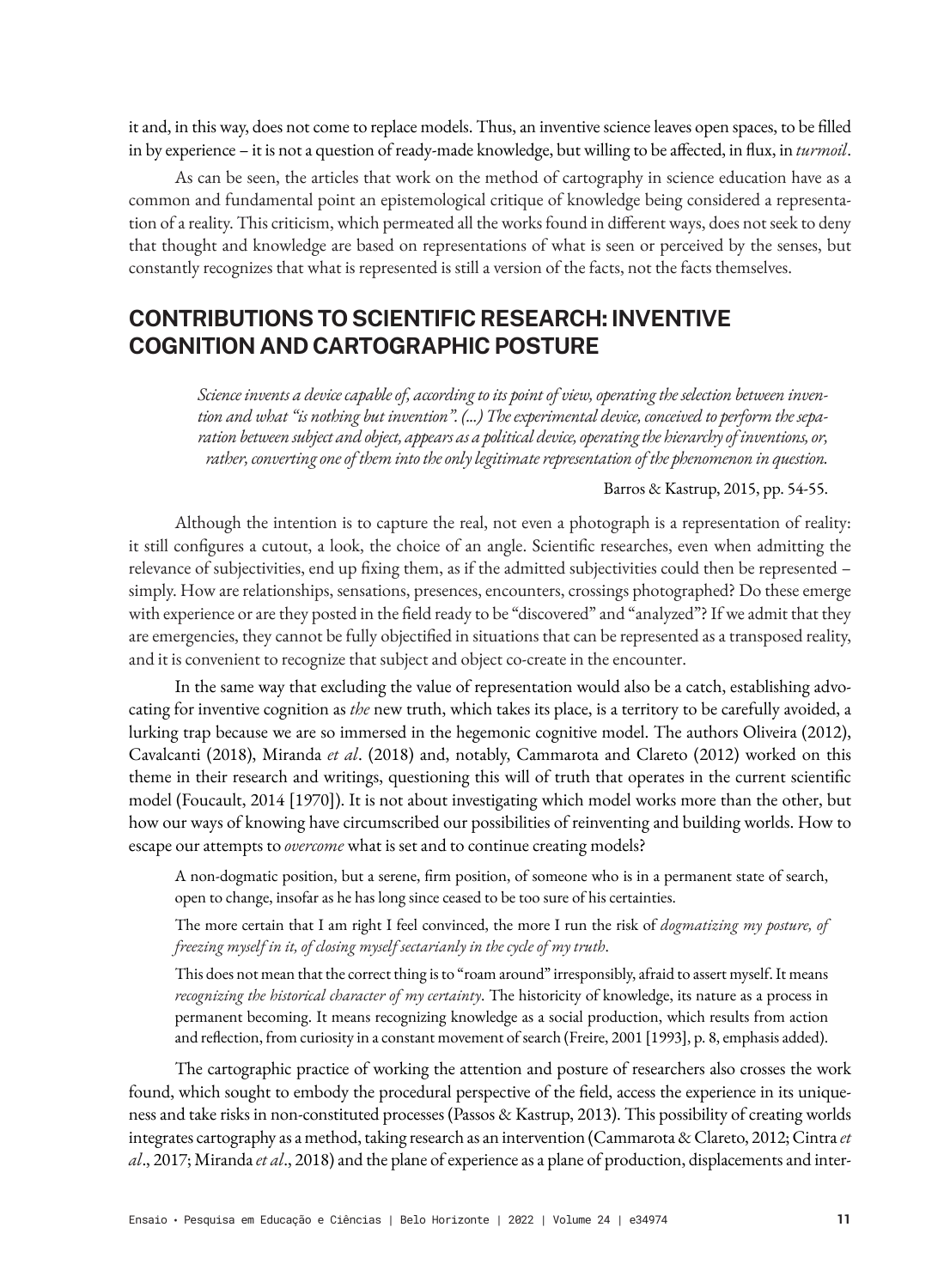ference for everyone involved, in an attitude of diving in the field. So that the access to the emerging experience is not just a theory, but that it becomes a fundamental research device, there is no need for apathy or even the distraction of those who observe, investigate and participate in the researched process. Under the cartographic bias, an active interest in everything that happens is required, so as not to choose an aspect to look at, but rather to try to get an impression of the whole – that is not why the details can be overlooked. For example, when visiting a group of students, the intention is to perceive the networks of relationships present there, taking into account cultural, political, social and subjective aspects in question, which are revealed in the speeches, views between students and/or between them and they and the educator present, in addition to the new relationships produced between these actors and the researchers. This posture was particularly evident in the works of Cammarota and Clareto (2012), Oliveira (2012), Kasper (2014) and Miranda *et al*. (2018).

In the beginning, the moving forces affect the perceptual consciousness, which is in theory invested by a concentrated and open attention. However, the importance of reflected consciousness, which works with intelligence and works as a second consciousness, is not discarded. It never hurts to remember that the second should not freeze or distort the first. It should not flatten out the roughness or trim the loose ends of perceptive consciousness, but, on the contrary, intensify, unfold and enlarge them (Passos & Kastrup, 2013, p. 404).

Betting on singularities, more than on the search for results that can be generalized, is also a frequent contribution to scientific research, a discussion present in the works of Cammarota and Clareto (2012), Oliveira (2012), Kasper (2014), Miranda *et al*. (2018) and Ramos and Brito (2018). Considering research as a space for the performance of an instrumented observer who *describes* the "reality seen", reflecting it through theoretical frameworks, would reinforce a certain policy of cognition that, abdicating the singularities of situations and the inventive and creative potential that each circumstance and each experience can allow, ends up taking the events as "particular cases of general systems" (Alvarez & Passos, 2015).

One of these ways of researching aims at the path that goes from the concrete to the abstract, from the particular to the general. Such a position ends up hierarchically separating the explanation of what is explained, who knows what is known, generating a disembodied point of view that flies over reality in a position of third-person observer (another research *ethos*). It tends to become an increasingly pure and clear discourse about something that appears increasingly detached from events. It is strange how we are used (*sic*) to call this knowledge (Alvarez & Passos, 2015, p. 142).

Accessing experience from a point of view that does not claim neutrality includes being able to set aside the observer's point of view for a moment without losing the observation and, once again, taking it for yourself, embodying it. To be, in some way, a spokesperson for the experience that emerges from the research. This cartographic trail of unfocused concentration (Barros & Kastrup, 2015) is also a policy of cognition, which exercises in researchers the access and development of a "body sensitive to new problems". Access to experience must also be made possible through writing, through the elaboration of what emerges in the encounter and the research experience itself.

# **CONTRIBUTIONS TO SCIENCE EDUCATION: "TEACHING REQUIRES METHODICAL RIGOR"**<sup>5</sup>

*I teach because I seek, because I asked, because I ask and I ask myself.*

Freire, 1996, p. 14, emphasis added.

Seeking to deepen the bridges between the cartography method and education, we establish, in this section, some parallels with the Freirian pedagogical proposal, causing slippages between research and teaching to emerge. Therefore, we base ourselves on the Freirian proposal that teaching requires methodical rigor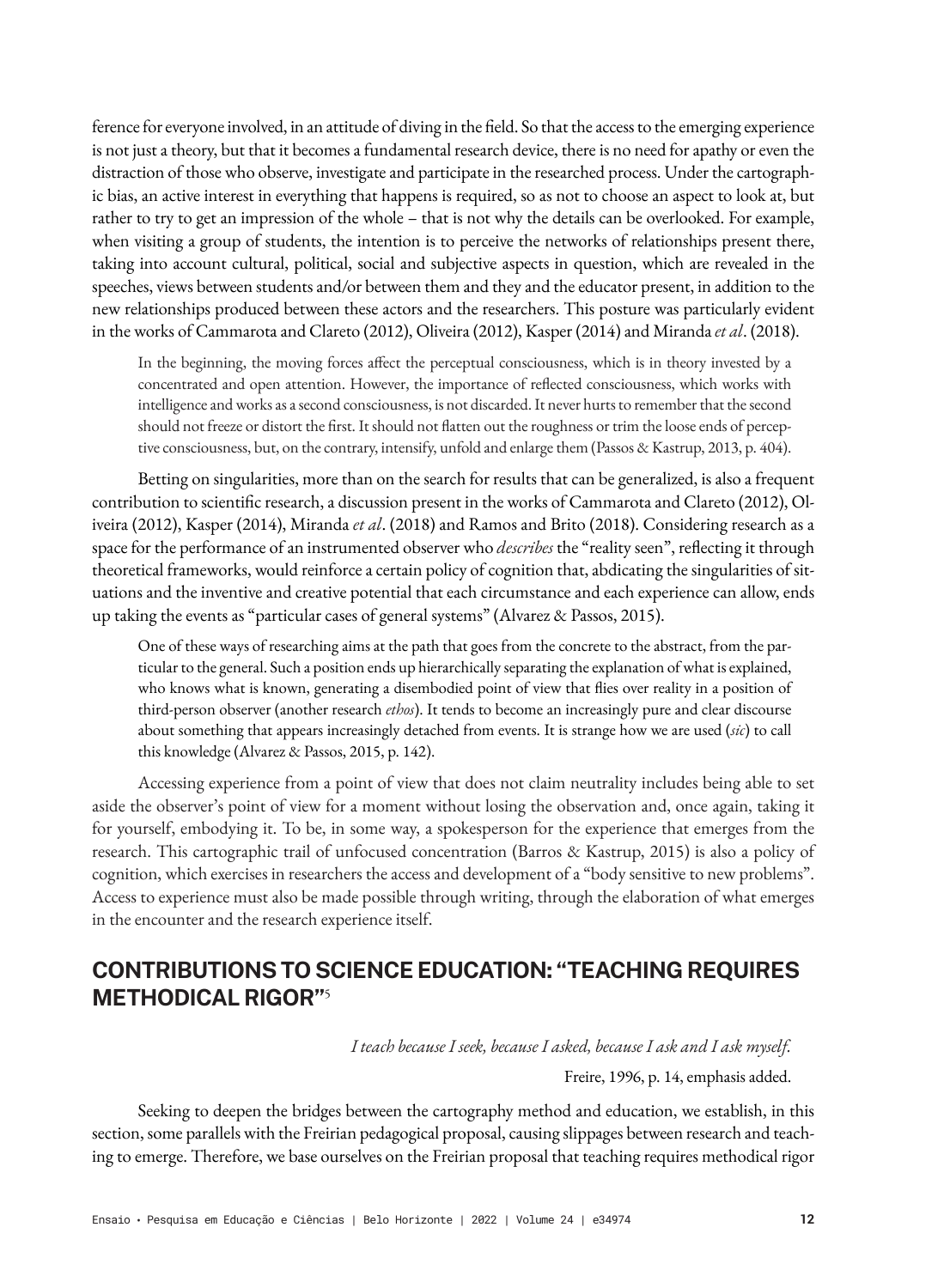(Freire, 1996), seeking to locate rigor in contrast to rigidity. We return, then, to issues raised in the introduction of this article: the scientific truths that make up dogmatic discourses and that rely on the authority of knowledge are configured through banking education (Barcellos, 2020). Thus, the cartographic findings that have been worked on so far will be intertwined with education, in its emancipatory power, especially the work of care, the understanding of the pedagogical act as an experience to be accessed, the appreciation of the singularities of the contexts, of male and female students, as well as the prioritization of processes in relation to goals, both in research and in education.

In one of his last writings, *Pedagogia da autonomia* (1996)*,* Paulo Freire emphasizes the importance of methodical rigor for the act of teaching. Let us already make it clear that this is not about strict banking, austere or inflexible. Differently from rigidity – more suited to an authoritarian, hierarchical, silencing education – rigor, in Freire, is allied to freedom, dialogicity, creation and commitment (Streck, 2010). This commitment is related to immersing professional teaching practice in the investigation and transformation of the realities in which educators and students are inserted.

Teaching, from a Freirian perspective, requires research. Just as the method of cartography proposes a redefinition of the understanding of methodological rigor, guiding it towards the cultivation of attitudes, precision in attention and the refinement of the researcher's gaze, this bet by Paulo Freire calls attention to such cultivation in the act of educating, leading the pupil-educator in pursuit of knowable objects. The methodical rigor inserted there seeks to embody, in teaching practice, not only critical content, but to make the very act of teaching dialogical – the form, the method – to prevent what he calls "pretty [speaking] of dialectics and mechanistically thinking" (Freire, 1996, p. 14).

The search in the cartography method for equipping processuality, for enhancing, more than the goals, the means, the form and what emerges from the experience, also offers important contributions to science education in the sense of thinking about the curriculum. The current cognitive model conceives knowledge as cumulative and the curriculum, accordingly, becomes the basis of this model, in which curriculum content is the most important part of a class and, as discussed in the work of Ramos and Brito (2018), if specific skills related to this curriculum are not achieved, the learning process is considered failed or unfinished:

All of this ends up having consequences for the student and the teacher because the technicist tendency creates for the teacher the "important" role of executing the tasks and programs determined in books, textbooks, that is, to be a science teacher it is enough to have the control over certain theories to pass on to students and how to use certain materials in classes or labs; and the student memorizes as if learning were uniquely and exclusively linked to the words spoken by the teacher in a class. Learning is effectively linked to knowing how to do, knowing how to apply the concepts of science. Learning becomes a simple passage, in which one moves from not knowing to knowing science (Ramos & Brito, 2018, p. 9).

As also discussed in Kasper (2014), more especially by Oliveira (2012), the script of a meeting, of a class, must do without being a prescription, of being an end to be a means, being at the service of the process and what emerges from the meeting of the proposal with its realization. In this sense, lesson plans and contents, even though they are an important base, come alive when they begin to open up space-time to the interlocutions and correlations that emerge in the experience, in its uniqueness. Opening a path for the unpredictable, disinvesting control and accepting the unforeseen as part of the process are, at the same time, a challenge and a power.

As in cartography, the other participants actively validate and compose the creation of emerging knowledge, in a liberating perspective, students are not passive repositories of scientific content. Considering the uniqueness of subjects, contexts and encounters, as well as their historicity, is to resist an education that is *enculturation*, reproduction and repetition. It is to challenge canonical models and disinvest domination, opening up space for the unsubmissive production of knowledge and for the possibility of *being more*. We confabulate with Freire (2013) when he says that, upon realizing the conditioning of our perception, this perception is already transformed. Thus, instrumentalizing the cartographic attitude of disinvesting power is also investigating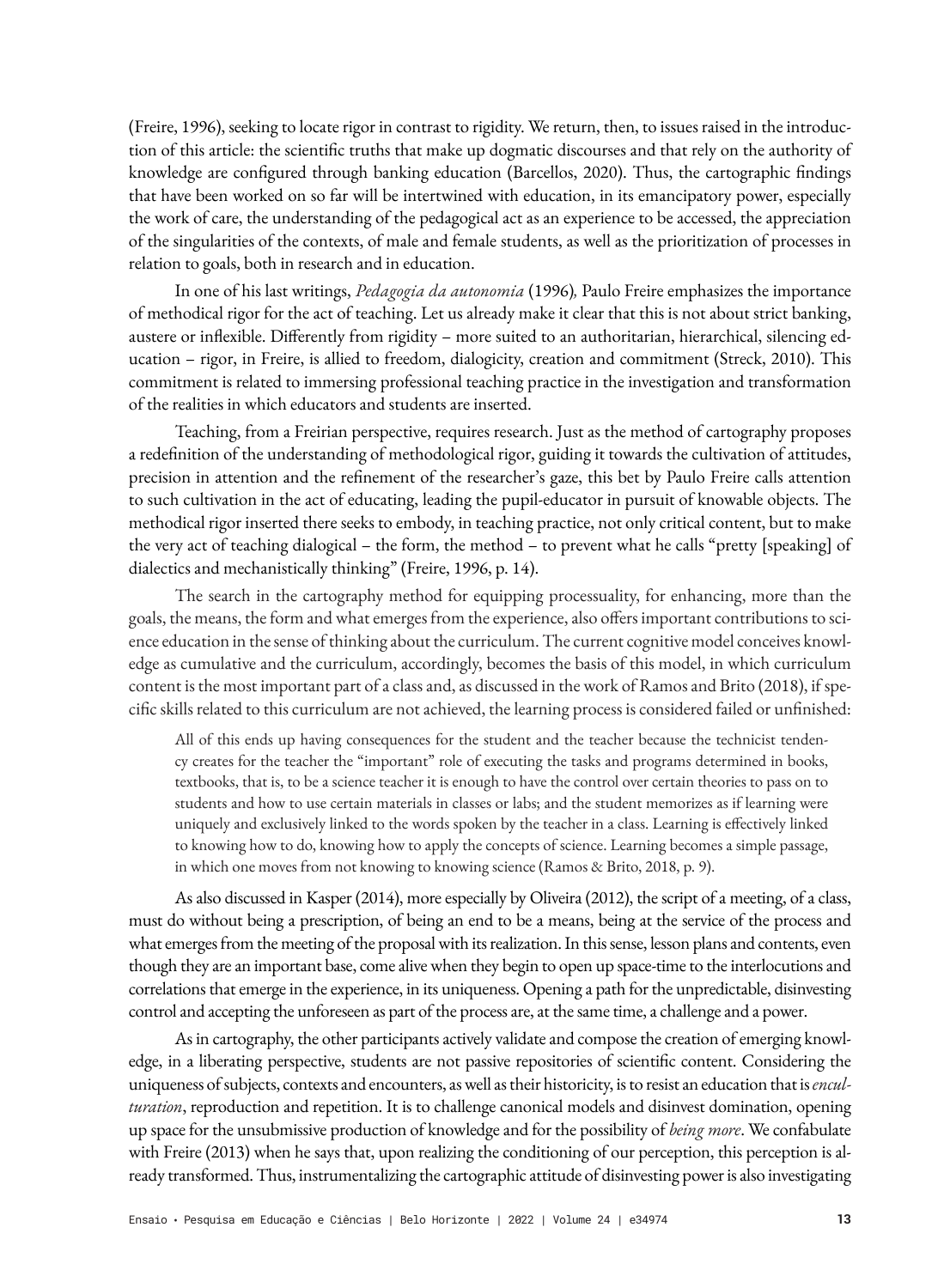power and its manifestations (including those that we usually update), in a cartographic practice in which "the practice of alterity is sought, so that its relationship with the object is horizontal, in the sense of being attentive to the exercise of power, knowledge and an attitude of domination over the other." (Cintra *et al*. 2017, p. 50).

It is precisely in this sense that teaching is not limited to the "treatment" of the object or content, superficially done, but extends to the production of conditions in which learning critically is possible. And these conditions imply or require the presence of educators and learners, creators, instigators, restless, rigorously curious, humble, and persistent people (FREIRE, 1996, p.13).

As scientific education consolidates the so-called "scientific facts" as truths based on a presupposed objectivity, it alienates male and female students from understanding themselves as a fundamental part of the construction of whatever content may be. In this Freirian perspective of education, the value of a teaching practice is not restricted to the conviction that one or another scientific concept faithfully represents a given fact of reality, it is not limited to the efficient transmission of truths, but concerns the engagement that such practice produces, as well as the interest it raises in the questions it mobilizes: in order to sustain themselves, scientific truths demand a "social sharing", a "cultivation of belonging" (Costa, 2011). Therefore, the knowledge in question must be presented as open and unfinished, and this implies a method of educating that accompanies this opening, an ethical posture of the educator that is rigorously emancipatory and vigilant – and not just theoretically critical.

The commitment is not with a certain theory to be "proven", but with the unveiling of reality that, no matter how competent the exercise, will always be greater than the capacity to apprehend it. There is, in Freire's theory, the *release of a rigor that transforms the means into an end*, often becoming an obstacle to understanding reality (Streck, 2010, p. 598, our emphasis).

The "epistemological curiosity", so dear in a Freirian or emancipatory approach to science education, presupposes respect and encouragement to the student's inventive and creative capacity (Freire, 1996). In this way, we emphasize once again the cartographic guidelines of conceiving knowledge not as a static or stable representation of reality, but as being constituted in the very experience of knowing, intimately supported by the invention and recreation of realities. In the same direction, the cultivation of practices and attitudes of researchers and researchers and, by reciprocity, of educators and educators, to pay attention to what emerges from the meeting, from access to experience, to enhance procedurality more than pre-established goals, is consistent with a scientific education that suspends normative models and controlled practices, which is enlivened in the encounter with different realities. The cartography method, taken as theoretical, epistemological, practical and, perhaps, ontological inspiration, lends to education in political sciences of cognition engaged with change, enhancing the emancipatory possibilities of scientific knowledge.

# **FINAL CONSIDERATIONS**

*[Life] is a dance, but a cosmic dance, and we want to reduce it to a ridiculous and utilitarian choreography. A biography: someone was born, did this, did that, grew up, founded a city, invented Fordism, made the revolution, made a rocket, went into space; this is all a ridiculous little story. Why do we insist on making life useful? We have to have the courage to be radically alive, and not bargain for survival.*

Krenak, 2020, pp. 108-109.

Has the authoritarian dimension of science, in its proclamation of truths, gained the confidence of the general public when trying to shout louder? Have you collaborated with the acceptance of multiplicities and differences, opening space for other cosmogonies and ways of experiencing life? Western thought, supported by Cartesianism, refines ethnocentrism into egocentrism and vice versa and has been supporting excluding, dominating, imperialist worldviews, which define as inferior and subjugable what escapes or announces other possibilities, *the others*. The others, women, blacks, indigenous people, workers, children, peripheral people, neverthe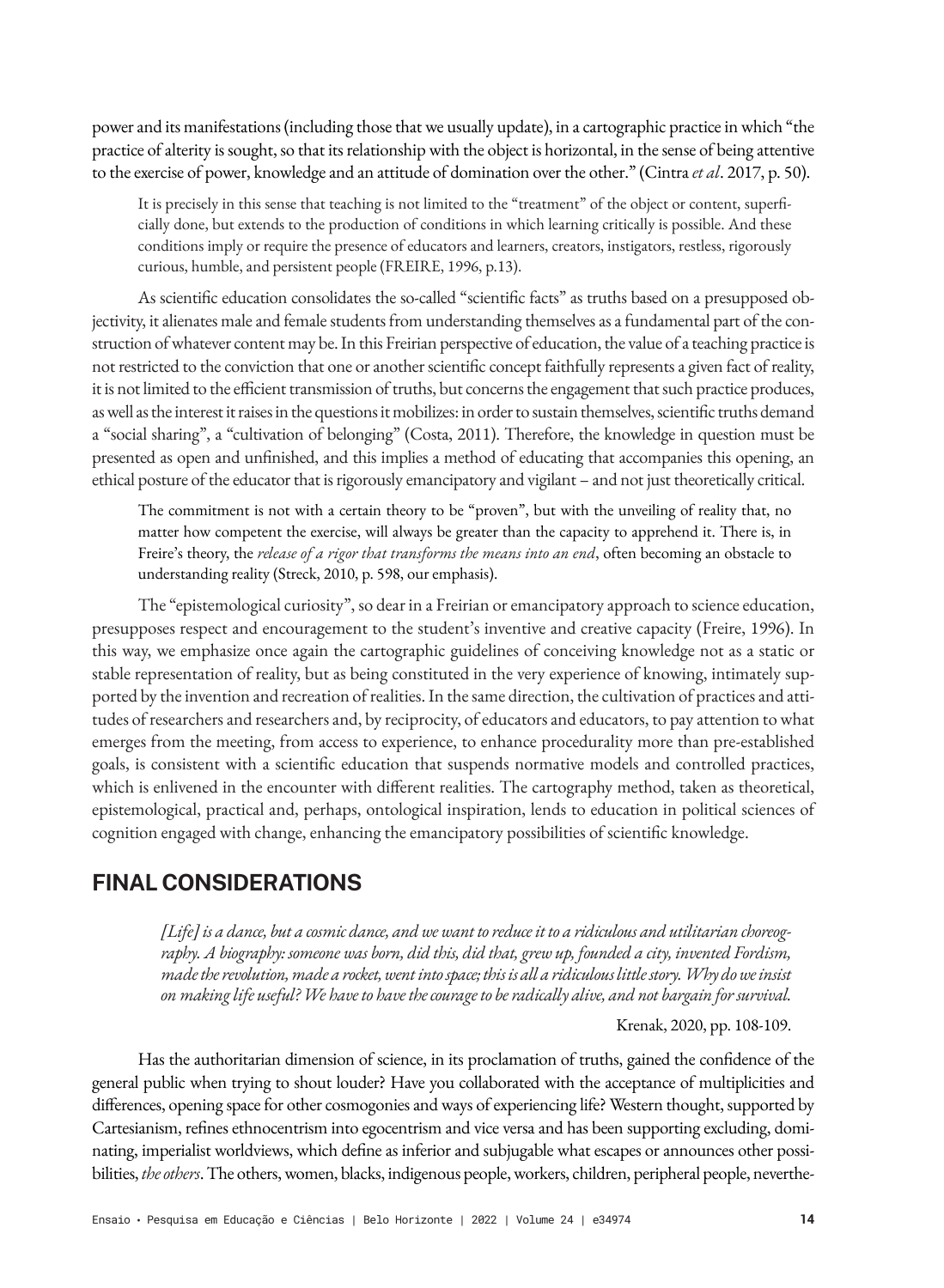less, continue to insist on being; they open up detours and their (mis)paths present deviant perspectives, which insist on asking: what if all Western culture and thought were admitted as nothing more than a point of view?

This survey sought to show some developments of cartographic research in science research and education, especially with regard to the questioning of representational cognitive policy, as well as the place of power in which the invention is located. In this way, cartography is placed not only as a methodology, but as a theoretical-epistemological contribution, also because it does not address these aspects in a separate or fragmented way. Assuming the excluding character of the current cognitive model - which in many aspects distances itself from life and subordinates knowledge, and which has historically established truths that are not always based on the so-called "objective facts", but on the production of markedly Eurocentric standards and assumptions, which deny knowledge of marginal peoples and cosmologies (Grosfoguel, 2016; Rosa, Alves-Brito & Pinheiro, 2020; Takimoto, 2021) – the method of cartography proposes suspending accustomed parameters from the very way of knowing.

What paths could we open if we experimented? What possibilities present themselves when we come to ask ourselves what kind of existence is a discourse or set of ideas, rather than merely accepting or discarding them? The hegemonic ways of knowing, based on the expectation of a reality to be discovered, described and analyzed, are structured on parameters and premises that establish error and success – basic elements of current education models. It is a challenge to resist the postulation of knowledge "better" than the other, knowledge that "surpass" the other, in an arboreal and linear hierarchy. In this sense, the proposal of knowledge as an invention aims to expand the concept of cognition as representation and, in doing so, take into account the implications that the representational model carries with it, such as the hierarchy of truths and the destitution of divergent or marginal knowledge. Thus, this article was involved in digging out possibilities so that the method of cartography can occupy and gain space in the scientific world, incorporating other ways of knowing, get to know and managing research and knowledge, announcing unique elements to science education and to scientific research in general.

Engaging a science that does not become *enculturation*, silencing and alienation presupposes conceptual changes but, in particular, transformations in practices and methods. Cartography as a method intends to produce escapes from what is set, from larger narratives, from the automatic, from the colonized and colonizing perspective, destabilizing habits in science research and education. Through the instrumentalization of the look and the researcher-educator body, the vivification of knowledge and invention as a cognitive policy, it embodies knowing in experience and in the singularities of contexts, not only describing states of affairs and transmitting such descriptions, but accessing experiences, knowledge, insurgencies, affectations, integrating worlds and trajectories into scientific work. We understand that an emancipatory perspective of science expands into singular realities and multiplicities, building social sharing and common territories, not univocal, seeking to generate trust and cultivate belonging (Costa, 2020).

## **REFERENCES**

Alvarez, J., & Passos E. (2015). Cartografar é habitar um território existencial. In E. Passos, V. Kastrup, & L. da Escóssia (Org.). *Pistas do método da cartografia:* pesquisa-intervenção e produção de subjetividade (pp. 131-149). Porto Alegre: Sulina, v. 01.

Barcellos, M. (2020). Ciência não autoritária em tempos de pós-verdade. *Caderno Brasileiro de Ensino de Física*, 37 (3), 1496-1525.

Barros, L. P. de, & Kastrup, V. (2015). Cartografar é acompanhar processos. In E. Passos, V. Kastrup, & L. da Escóssia (Org.). *Pistas do método da cartografia:* pesquisa-intervenção e produção de subjetividade (pp. 52-75). 1 ed. Porto Alegre: Sulina, v. 01.

Barros, L. M. R. de, & Barros, M. E. B. de. (2013). O problema da análise em pesquisa cartográfica. *Fractal, Rev. Psicol.*, Rio de Janeiro, 25 (2), 373-390.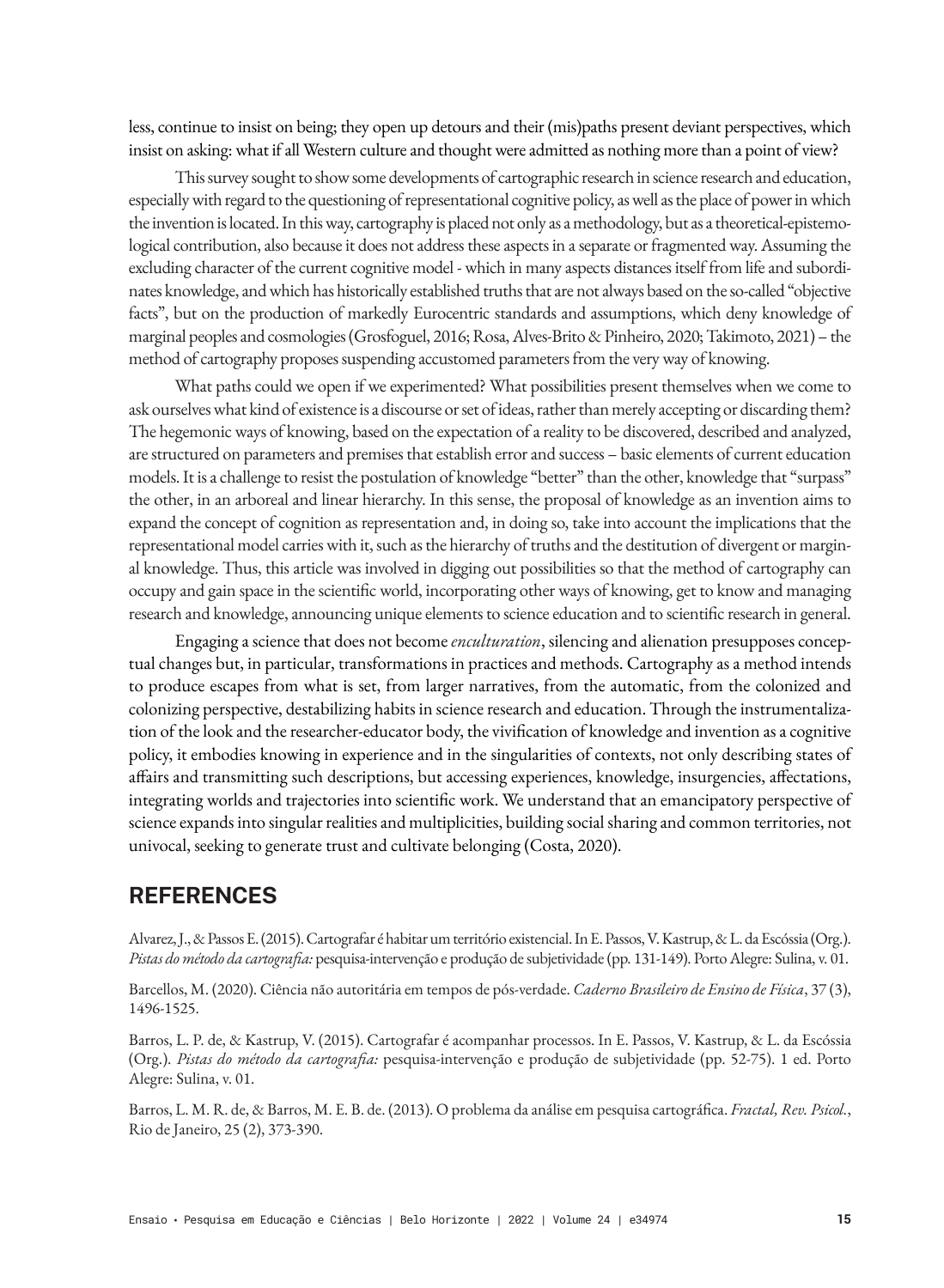Cammarota, G., & Clareto, S. M. (2012). A cognição em questão: invenção, aprendizagem e Educação Matemática. *Práxis Educativa*, Ponta Grossa, 7 (2), 585-602.

Cavalcanti, M. A. de P. (2018). Redes de saberes: pensamento interdisciplinar. *Periferia*, 10 (1), 16-30.

Cintra, A. M. S., Mesquita, L. P. de, Matumoto, S., & Fortuna, C. M. (2017). Cartografia nas pesquisas científicas: uma revisão integrativa. *Fractal, Rev. Psicol.*, Rio de Janeiro, 29 (1), 45-53. https://doi.org/10.22409/1984-0292/v29i1/1453

Costa, A. de C. (2021). Da verdade inconveniente à suficiente: cosmopolíticas do antropoceno. *Cognitio-Estudos:*  Revista Eletrônica de Filosofia, São Paulo, 18 (1), 37-49.

Deleuze, G., & Guattari, F. (1995). *Mil platôs - capitalismo e esquizofrenia*, vol. 1. Trad. Aurélio Guerra Neto e Célia Pinto Costa. —Rio de janeiro: Ed. 34.

Dias, F. S., & Nassif, M. E. (2013). Migração conceitual e patologia metodológica: análise da incorporação do conceito Rizoma aos estudos da Ciência da Informação. *Perspect. ciênc. inf.*, Belo Horizonte, 18 (2), 147-166.

Foucault, M. (2014). *A ordem do discurso:* aula inaugural no Collège de France, pronunciada em 2 de dezembro de 1970. Trad. Laura Fraga de Almeida Sampaio. 24ª ed. São Paulo: Edições Loyola.

Freire, P. ([1993]2001). *Política e Educação: ensaios*. 5ª ed. São Paulo: Cortez.

Freire, P. (1996). *Pedagogia da Autonomia:* saberes necessários à prática educativa*.* São Paulo: Paz e Terra.

Freire, P. (2013). *Educação e mudança*. 1ª ed. Rio de Janeiro: Paz e Terra.

Grosfoguel, R. (2016). A estrutura do conhecimento nas universidades ocidentalizadas: racismo/sexismo epistêmico e os quatro genocídios/epistemicídios do longo século XVI. *Rev. Sociedade e Estado,* Brasília, 31 (1), 25-49.

Kasper, K. M. (2014). Eco-lógica: Efigênia entre arte e vida. *Ciência & Educação*, Bauru, 20 (2), 331-344.

Kilomba, G. (2019). *Memórias da plantação*: episódios de racismo cotidiano. Trad. Jess Oliveira. 1 ed. Rio de Janeiro: Cobogó.

Krenak, A. (2020). *A vida não é útil*. Pesquisa e organização R. Carelli. 1ª ed. São Paulo: Companhia das Letras.

Larrosa, J. (2017). *Pedagogia Profana*: danças, piruetas e mascaradas*.* 6ª ed. amp. Belo Horizonte: Autêntica Editora.

Miranda, L. L., Souza Filho, J. A., Oliveira, P. S. N., & Sousa, S. K. R. B. (2018). A relação Universidade-Escola na formação de professores: Reflexões de uma pesquisa-intervenção. *Psicologia: Ciência e Profissão*, 38 (2), 301-315.

Oliveira, T. R. M. de. (2012). Encontros possíveis: experiências com jogos teatrais no ensino de ciências. *Ciência & Educação*, Bauru, 18 (3), 559-573.

Passos, E., & Eirado, A. do. (2015). Cartografia como dissolução do ponto de vista do observador. In E. Passos, V. Kastrup, & L. da Escóssia (Org.). *Pistas do método da cartografia:* pesquisa-intervenção e produção de subjetividade (pp. 109-130). Porto Alegre: Sulina, v. 01.

Passos, E., Kastrup, V., & Escóssia, L. da. (2015). *Pistas do método da cartografia:* pesquisa-intervenção e produção de subjetividade. 1ª ed. Porto Alegre: Sulina, v. 01.

Passos, E., & Kastrup, V. (2013). Sobre a validação da pesquisa cartográfica: acesso à experiência, consistência e produção de efeitos. *Fractal, Rev. Psicol*., Rio de Janeiro, 25 (2), 391-413.

Ramos, M. N. C., & Brito, M. R. de. (2018). As linhas que tecem o aprender e o ensinar em ciências. *Ensaio Pesquisa em Educação em Ciências*, Belo Horizonte, 20.

Rosa, K., Alves-Brito, A. & Pinheiro, B. C. S. (2020). Pós-verdade para quem? Fatos produzidos por uma ciência racista. *Caderno Brasileiro de Ensino de Física*, 37 (3), 1440-1468. http://dx.doi.org/10.5007/2175- 7941.2020v37n3p1440

Streck, D. R. (2010). Rigor/Rigorosidade. In D. R. Streck, E. Redin, & J. J. Zitkoski (Org.). *Dicionário Paulo Freire*  (pp. 597-598). 2ª ed., rev. Amp. 1. reimp. Belo Horizonte: Autêntica Editora.

Takimoto, E. (2021). *Como dialogar com um negacionista*. 1ª ed. São Paulo: Livraria da Física.